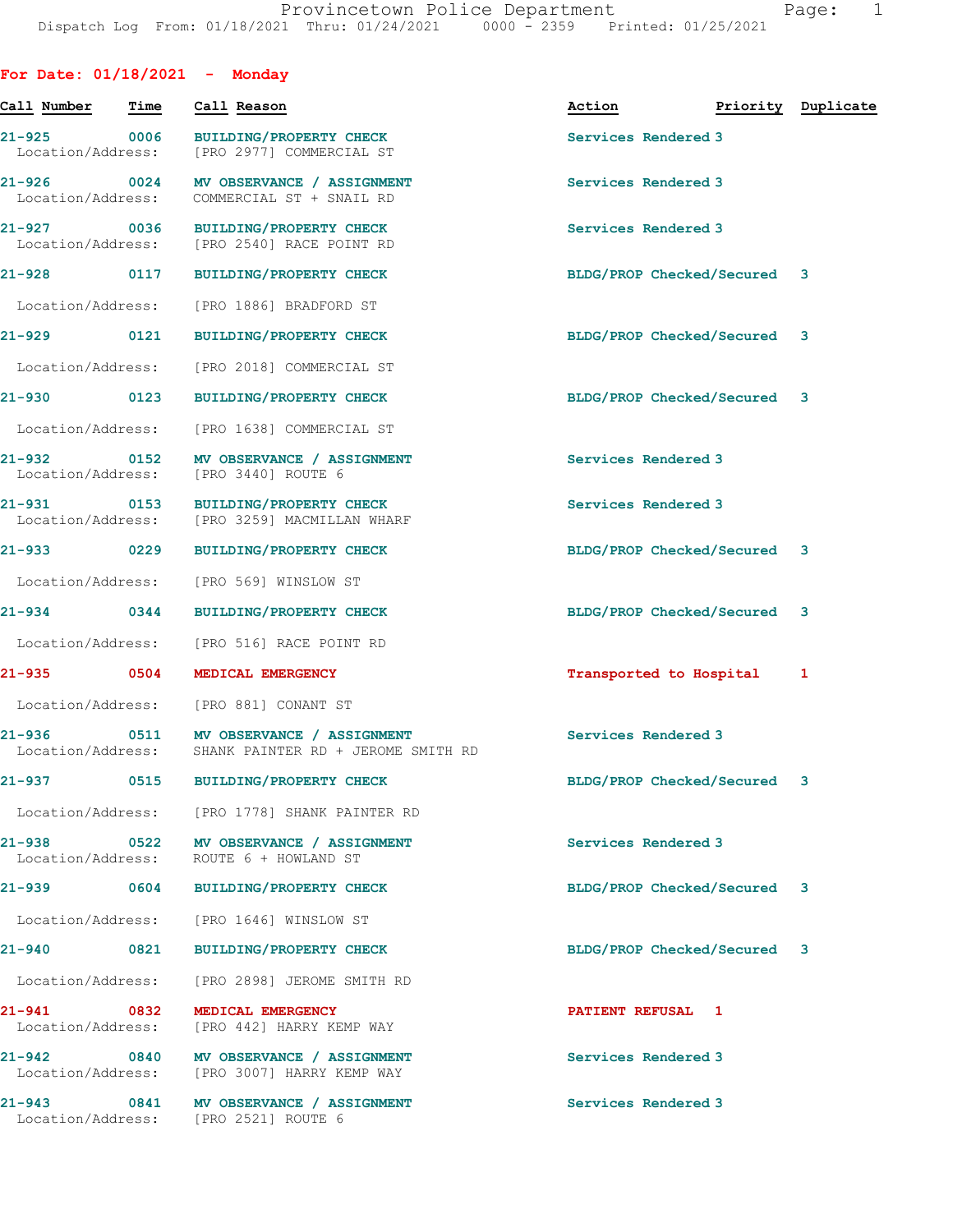Dispatch Log From: 01/18/2021 Thru: 01/24/2021 0000 - 2359 Printed: 01/25/2021 21-944 0855 MV STOP VERBAL WARNING 3 [PRO 1708] BRADFORD ST 21-946 0926 ANIMAL CALL Transferred Custody 2 Location/Address: [PRO 3430] COMMERCIAL ST 21-950 1058 BUILDING/PROPERTY CHECK BLDG/PROP Checked/Secured 3 Location/Address: [PRO 447] JEROME SMITH RD 21-951 1125 MV OBSERVANCE / ASSIGNMENT Services Rendered 3 Location/Address: [PRO 3440] ROUTE 6 21-952 1132 MV STOP 10 (2012)<br>
21-952 1132 MV STOP 120 120 VERBAL WARNING 3 [PRO 2513] ROUTE 6 21-953 1150 MV STOP Citation / Warning Issued 3 Location/Address: [PRO 2513] ROUTE 6 21-955 1241 BUILDING/PROPERTY CHECK BLDG/PROP Checked/Secured 3 Location/Address: [PRO 2797] WILLOW DR 21-956 1311 PARK, WALK & TALK<br>
Location/Address: [PRO 537] SHANK PAINTER RD<br>
Services Rendered 3 [PRO 537] SHANK PAINTER RD 21-958 1349 MEDICAL EMERGENCY **120 CONTRACT 1** 1 Transported to Hospital 1 Location/Address: [PRO 442] HARRY KEMP WAY 21-959 1356 SERVICE CALL - POLICE Services Rendered 3 Location/Address: [PRO 1615] BANGS ST 21-960 1406 TRESPASS Services Rendered 2 Location/Address: [PRO 2213] POINT ST 21-962 1438 NOISE COMPLAINT Services Rendered 3 Location/Address: [PRO 2520] PRINCE ST 21-963 1536 MV OBSERVANCE / ASSIGNMENT Services Rendered 3 Location/Address: [PRO 4136] BRADFORD ST 21-966 1641 MV STOP VERBAL WARNING 3 Location/Address: [PRO 1235] BRADFORD ST 21-967 1647 BUILDING/PROPERTY CHECK Services Rendered 3 Location/Address: [PRO 105] COMMERCIAL ST 21-968 1727 MEDICAL EMERGENCY PATIENT REFUSAL 1 Location/Address: 21-969 1810 MV STOP<br>
Location/Address: COMMERCIAL ST + FREEMAN ST Location/Address: COMMERCIAL ST + FREEMAN ST 21-970 1815 MV STOP VERBAL WARNING 3 Location/Address: COMMERCIAL ST + WINTHROP ST 21-971 1827 PARKING COMPLAINT Services Rendered 3 Location/Address: [PRO 3151] COMMERCIAL ST 21-972 1830 MV OBSERVANCE / ASSIGNMENT Services Rendered 3 Location/Address: [PRO 4136] BRADFORD ST 21-973 1842 BUILDING/PROPERTY CHECK Services Rendered 3 Location/Address: [PRO 2977] COMMERCIAL ST 21-974 1948 BUILDING/PROPERTY CHECK Services Rendered 3 Location/Address: [PRO 2540] RACE POINT RD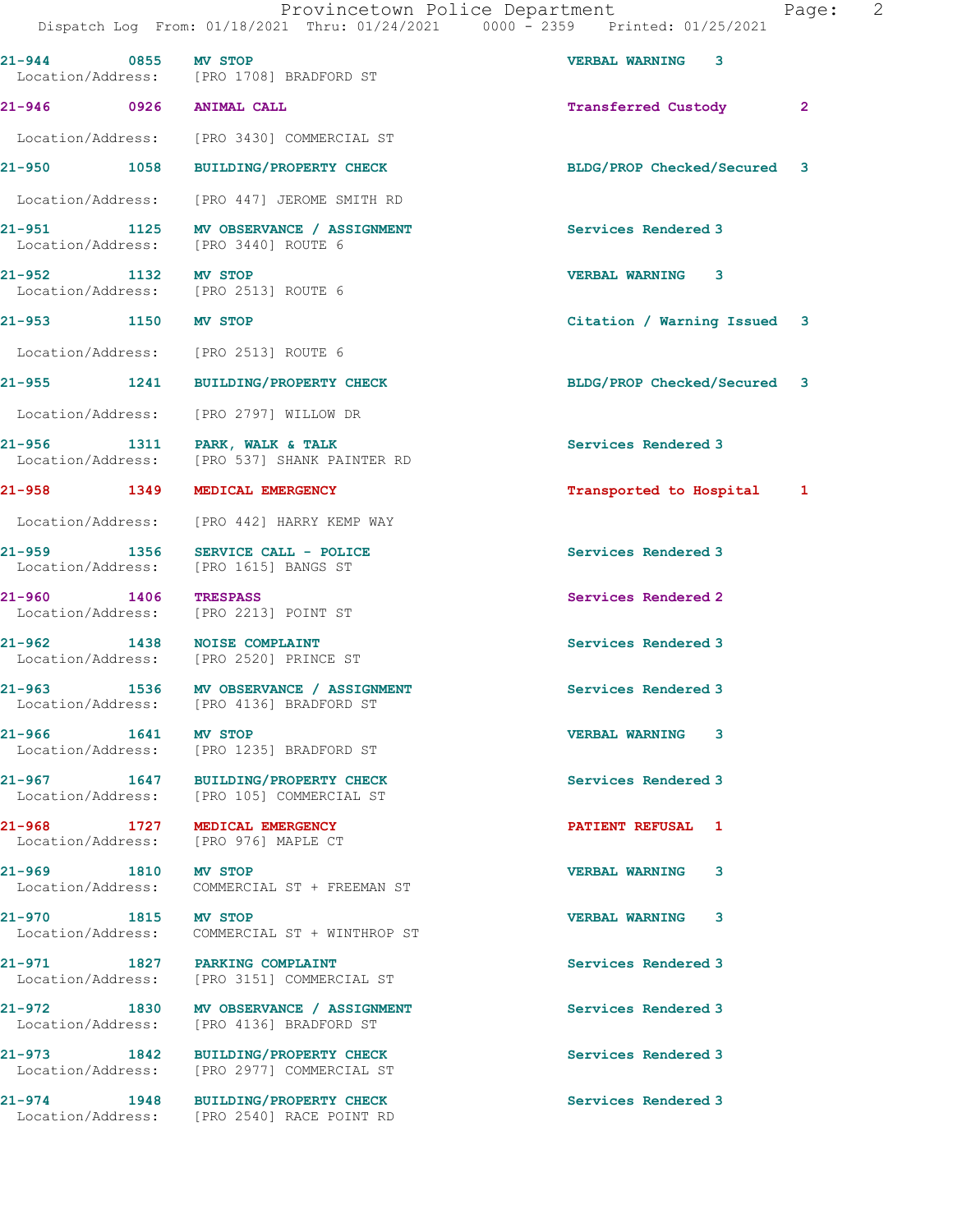|                                        | 21-975 2032 MV OBSERVANCE / ASSIGNMENT<br>Location/Address: SHANK PAINTER RD + BROWNE ST       | Services Rendered 3                                                                                             |
|----------------------------------------|------------------------------------------------------------------------------------------------|-----------------------------------------------------------------------------------------------------------------|
|                                        | 21-976 2121 MV OBSERVANCE / ASSIGNMENT<br>Location/Address: [PRO 2087] HARRY KEMP WAY          | Services Rendered 3                                                                                             |
|                                        | 21-977 2121 BUILDING/PROPERTY CHECK<br>Location/Address: [PRO 2494] BRADFORD ST                | Services Rendered 3                                                                                             |
| 21-978 2130                            | PARKING COMPLAINT<br>Location/Address: [PRO 3735] COMMERCIAL ST                                | Services Rendered 3                                                                                             |
|                                        | 21-979 2149 MV OBSERVANCE / ASSIGNMENT<br>Location/Address: SHANK PAINTER RD + JEROME SMITH RD | Services Rendered 3                                                                                             |
|                                        | 21-980 2217 BUILDING/PROPERTY CHECK<br>Location/Address: [PRO 519] RACE POINT RD               | Services Rendered 3                                                                                             |
|                                        | 21-981 2233 BUILDING/PROPERTY CHECK                                                            | BLDG/PROP Checked/Secured 3                                                                                     |
|                                        | Location/Address: [PRO 519] RACE POINT RD                                                      |                                                                                                                 |
| Location/Address: [PRO 414] CONWELL ST | 21-982 2339 BUILDING/PROPERTY CHECK                                                            | Services Rendered 3                                                                                             |
|                                        | $\alpha$ $\alpha$                                                                              | the contract of the contract of the contract of the contract of the contract of the contract of the contract of |

21-983 2356 MV OBSERVANCE / ASSIGNMENT Services Rendered 3 Location/Address: BRADFORD ST + RYDER ST

## For Date: 01/19/2021 - Tuesday

|                                  | 21-984 0017 BUILDING/PROPERTY CHECK                                                   | BLDG/PROP Checked/Secured 3 |  |
|----------------------------------|---------------------------------------------------------------------------------------|-----------------------------|--|
|                                  | Location/Address: [PRO 1778] SHANK PAINTER RD                                         |                             |  |
| 21-985 0021<br>Location/Address: | BUILDING/PROPERTY CHECK<br>[PRO 3440] ROUTE 6                                         | Services Rendered 3         |  |
| Location/Address:                | 21-986 0024 MV OBSERVANCE / ASSIGNMENT<br>[PRO 521] ROUTE 6                           | Services Rendered 3         |  |
| 21-988 0102                      | BUILDING/PROPERTY CHECK<br>Location/Address: [PRO 2577] BRADFORD ST                   | Services Rendered 3         |  |
|                                  | 21-987 0104 BUILDING/PROPERTY CHECK<br>Location/Address: [PRO 519] RACE POINT RD      | Services Rendered 3         |  |
|                                  | 21-989 0108 BUILDING/PROPERTY CHECK<br>Location/Address: [PRO 2540] RACE POINT RD     | Services Rendered 3         |  |
|                                  | 21-990 0108 BUILDING/PROPERTY CHECK<br>Location/Address: [PRO 3430] COMMERCIAL ST     | Services Rendered 3         |  |
|                                  | 21-991 0121 BUILDING/PROPERTY CHECK<br>Location/Address: [PRO 2206] PILGRIMS LANDING  | Services Rendered 3         |  |
| Location/Address:                | 21-992 0131 MV OBSERVANCE / ASSIGNMENT<br>SHANK PAINTER RD + BRADFORD ST              | Services Rendered 3         |  |
| Location/Address:                | 21-993 0227 BUILDING/PROPERTY CHECK<br>[PRO 3259] MACMILLAN WHARF                     | Services Rendered 3         |  |
| 21-994 0234 PARKING COMPLAINT    | Location/Address: [PRO 2702] COMMERCIAL ST                                            | Services Rendered 3         |  |
|                                  | 21-995 0459 DISTURBANCE - FIGHT / ARGUMENT<br>Location/Address: [PRO 1006] NELSON AVE | SPOKEN TO<br>1              |  |
| Location/Address:                | 21-998 0850 MV OBSERVANCE / ASSIGNMENT<br>HOWLAND ST + BRADFORD ST                    | Services Rendered 3         |  |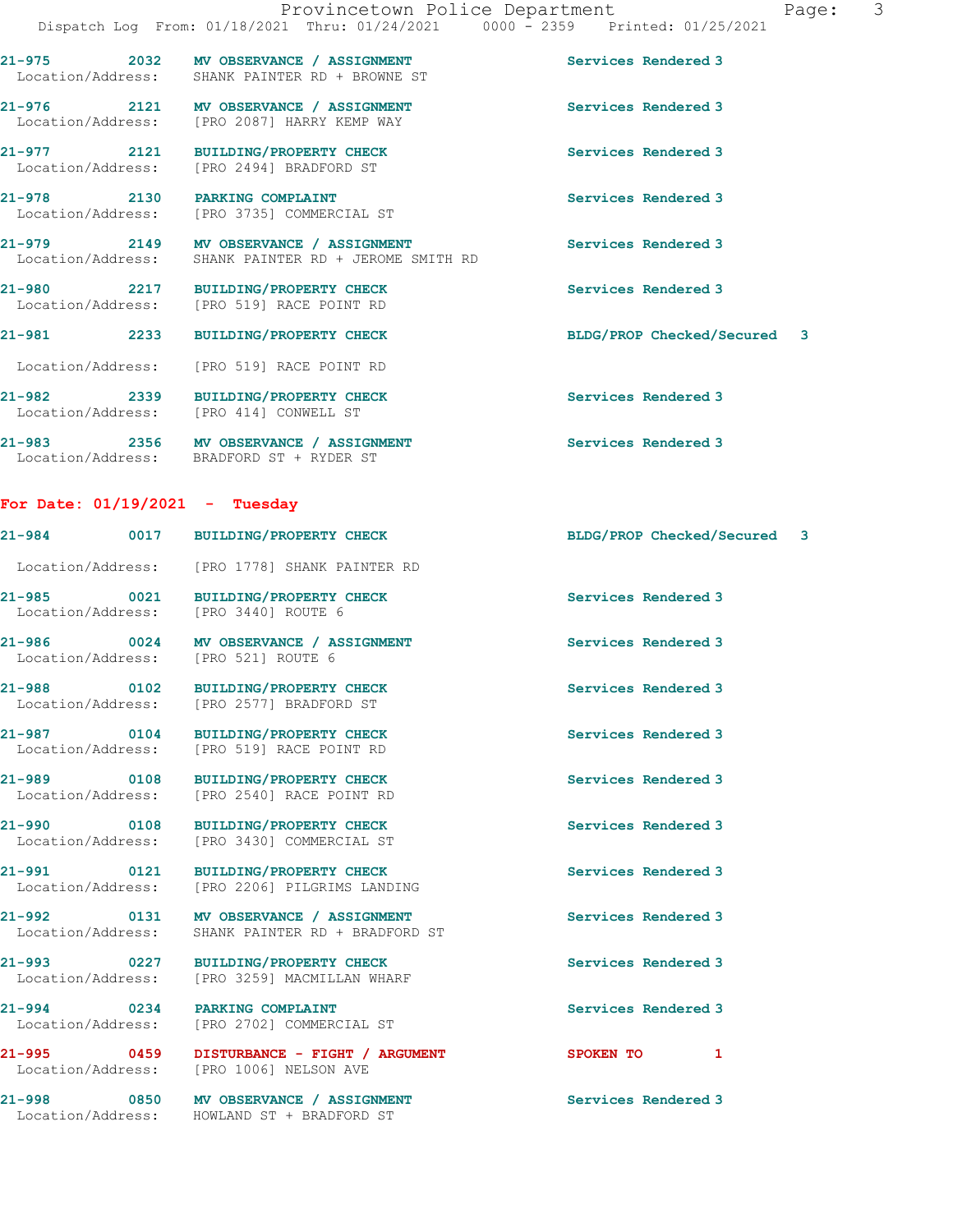21-1003 0946 BUILDING/PROPERTY CHECK Services Rendered 3

Location/Address: [PRO 2373] CONANT ST

21-1023 1635 TRESPASS Services Rendered 2 Location/Address: [PRO 3531] DYER ST

21-999 0905 BUILDING/PROPERTY CHECK Services Rendered 3 Location/Address: [PRO 3430] COMMERCIAL ST

21-1000 0907 MV STOP VERBAL WARNING 3 Location/Address: [PRO 4130] BRADFORD ST

21-1002 0918 GENERAL INFO Services Rendered 3 Location/Address: [PRO 542] SHANK PAINTER RD

21-1001 0922 BUILDING/PROPERTY CHECK Services Rendered 3 Location/Address: [PRO 94] BRADFORD ST

Location/Address: [PRO 2483] COMMERCIAL ST

21-1004 1042 MV OBSERVANCE / ASSIGNMENT Services Rendered 3 Location/Address: HOWLAND ST + HARRY KEMP WAY

21-1005 1055 MV STOP 20 21-1005 VERBAL WARNING 3 Location/Address: CONWELL ST + OLD ANN PAGE WAY

21-1008 1151 BIKE - GENERAL Services Rendered 2 Location/Address: [PRO 542] SHANK PAINTER RD

Location/Address: [PRO 3033] COMMERCIAL ST

Location/Address: [PRO 1638] COMMERCIAL ST

Location/Address: [PRO 3952] COMMERCIAL ST

21-1013 1328 MV STOP VERBAL WARNING 3 Location/Address: [PRO 1941] COMMERCIAL ST

Location/Address: [PRO 428] DYER ST

21-1015 1356 911 - GENERAL Services Rendered 1 Location/Address: [PRO 542] SHANK PAINTER RD

21-1016 1448 SERVICE CALL - POLICE Services Rendered 3 Location/Address: [PRO 569] WINSLOW ST

21-1017 1517 MV STOP 1518 1517 21-1017 1517 1518 Location/Address: [PRO 2512] JEROME SMITH RD

21-1018 1536 PROPERTY DAMAGE **Services Rendered 3** 

21-1019 1603 MV STOP VERBAL WARNING 3 Location/Address: COMMERCIAL ST + STANDISH ST

21-1020 1610 MV STOP 20 21-1020 VERBAL WARNING 3 Location/Address: [PRO 3004] BRADFORD ST

21-1022 1623 MV STOP VERBAL WARNING 3 Location/Address: BRADFORD ST + FREEMAN ST

21-1024 1641 PARKING COMPLAINT (21-1024 1641 1641 PARKING COMPLAINT) Services Rendered 3 [PRO 2554] COMMERCIAL ST

21-1025 1723 MV STOP VERBAL WARNING 3 Location/Address: BRADFORD ST + CARVER ST

21-1010 1257 BUILDING/PROPERTY CHECK BLDG/PROP Checked/Secured 3

21-1011 1314 BUILDING/PROPERTY CHECK BLDG/PROP Checked/Secured 3

21-1012 1321 PARKING COMPLAINT Citation / Warning Issued 3

21-1014 1341 TRESPASS Services Rendered 2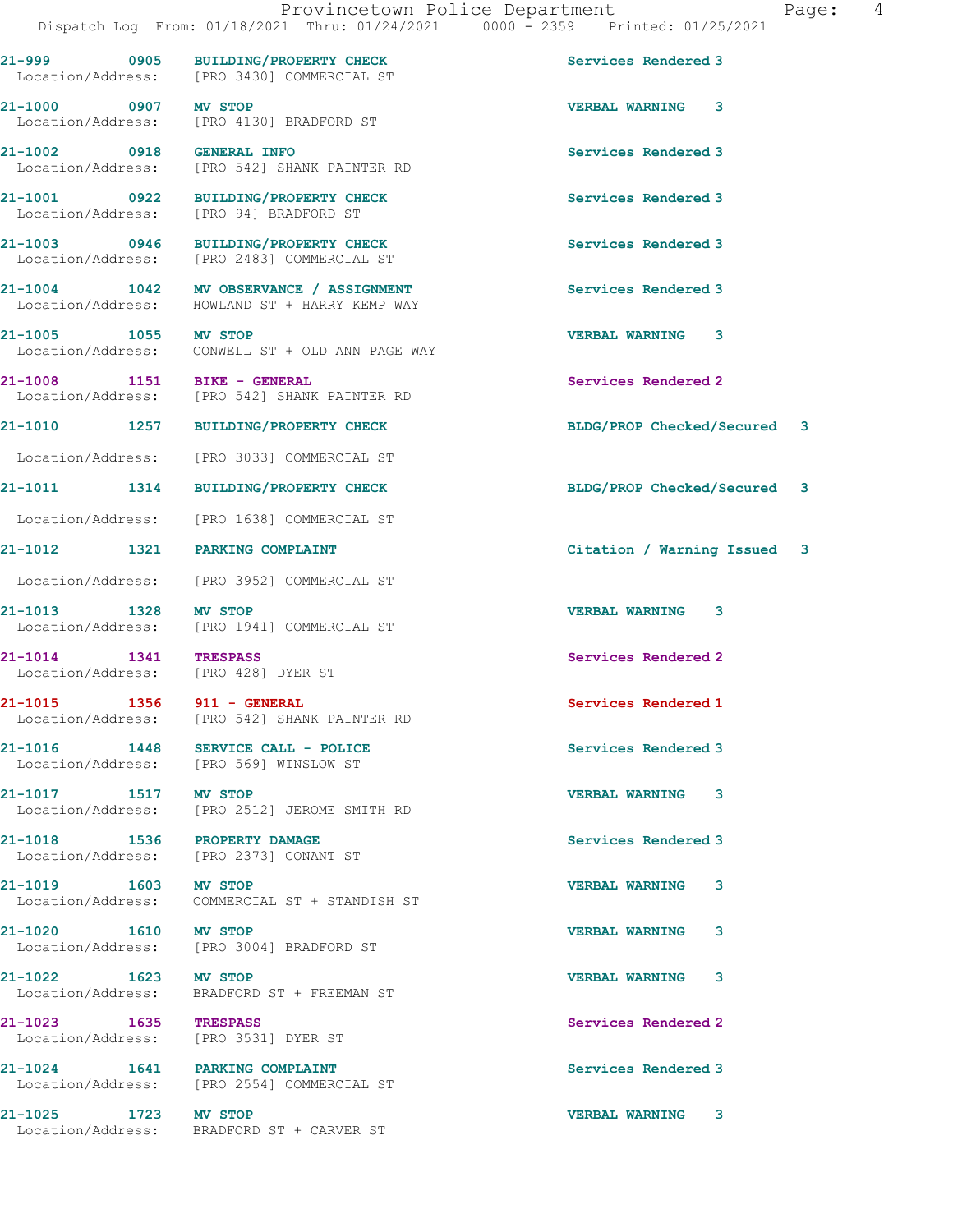Dispatch Log From: 01/18/2021 Thru: 01/24/2021 0000 - 2359 Printed: 01/25/2021

|                                  |      | 21-1026 1801 BUILDING/PROPERTY CHECK                                                   | BLDG/PROP Checked/Secured 3 |   |
|----------------------------------|------|----------------------------------------------------------------------------------------|-----------------------------|---|
|                                  |      | Location/Address: [PRO 182] COMMERCIAL ST                                              |                             |   |
| 21-1027 1802                     |      | BUILDING/PROPERTY CHECK                                                                | BLDG/PROP Checked/Secured 3 |   |
|                                  |      | Location/Address: [PRO 3318] CEMETERY RD                                               |                             |   |
|                                  |      | 21-1028 1814 ASSIST CITIZEN                                                            | Transported to Hospital 3   |   |
|                                  |      | Location/Address: [PRO 1251] SEASHORE PARK DR                                          |                             |   |
|                                  |      | 21-1029 1822 MEDICAL EMERGENCY                                                         | Transported to Hospital 1   |   |
|                                  |      | Location/Address: [PRO 1251] SEASHORE PARK DR                                          |                             |   |
|                                  |      | 21-1031 2027 MV OBSERVANCE / ASSIGNMENT<br>Location/Address: [PRO 3359] HARRY KEMP WAY | Services Rendered 3         |   |
|                                  |      | For Date: $01/20/2021$ - Wednesday                                                     |                             |   |
|                                  |      | 21-1033 0023 BUILDING/PROPERTY CHECK                                                   | BLDG/PROP Checked/Secured 3 |   |
|                                  |      | Location/Address: [PRO 530] SHANK PAINTER RD                                           |                             |   |
|                                  |      | 21-1034 0031 BUILDING/PROPERTY CHECK                                                   | BLDG/PROP Checked/Secured 3 |   |
|                                  |      | Location/Address: [PRO 488] MAYFLOWER ST                                               |                             |   |
| 21-1035 0031                     |      | <b>BUILDING/PROPERTY CHECK</b>                                                         | BLDG/PROP Checked/Secured 3 |   |
|                                  |      | Location/Address: [PRO 569] WINSLOW ST                                                 |                             |   |
|                                  |      | 21-1036 0115 MV OBSERVANCE / ASSIGNMENT                                                | No Action Required          | 3 |
|                                  |      | Location/Address: [PRO 530] SHANK PAINTER RD                                           |                             |   |
| 21-1037 0122                     |      | BUILDING/PROPERTY CHECK                                                                | BLDG/PROP Checked/Secured 3 |   |
|                                  |      | Location/Address: [PRO 3259] MACMILLAN WHARF                                           |                             |   |
|                                  |      | 21-1038 0122 BUILDING/PROPERTY CHECK                                                   | BLDG/PROP Checked/Secured 3 |   |
|                                  |      | Location/Address: [PRO 1638] COMMERCIAL ST                                             |                             |   |
| 21-1039                          |      | 0221 MV OBSERVANCE / ASSIGNMENT                                                        | No Action Required          | 3 |
|                                  |      | Location/Address: [PRO 521] ROUTE 6                                                    |                             |   |
| $21 - 1040$                      | 0235 | BUILDING/PROPERTY CHECK                                                                | BLDG/PROP Checked/Secured 3 |   |
| Location/Address:                |      | [PRO 2499] RACE POINT RD                                                               |                             |   |
| 21-1041 0235                     |      | <b>BUILDING/PROPERTY CHECK</b>                                                         | BLDG/PROP Checked/Secured 3 |   |
|                                  |      | Location/Address: [PRO 516] RACE POINT RD                                              |                             |   |
| 21-1042 0350                     |      | MEDICAL EMERGENCY                                                                      | Transported to Hospital 1   |   |
| Location/Address:                |      | [PRO 1493] UPPER MILLER HILL RD                                                        |                             |   |
| $21 - 1043$<br>Location/Address: | 0446 | <b>BUILDING/PROPERTY CHECK</b><br>[PRO 413] CONWELL ST                                 | Services Rendered 3         |   |
| $21 - 1044$                      | 0504 | MV OBSERVANCE / ASSIGNMENT                                                             | No Action Required          | 3 |
|                                  |      | Location/Address: ROUTE 6 + SNAIL RD                                                   |                             |   |
| $21 - 1045$                      | 0509 | SUSPICIOUS ACTIVITY                                                                    | SPOKEN TO<br>$\mathbf{2}$   |   |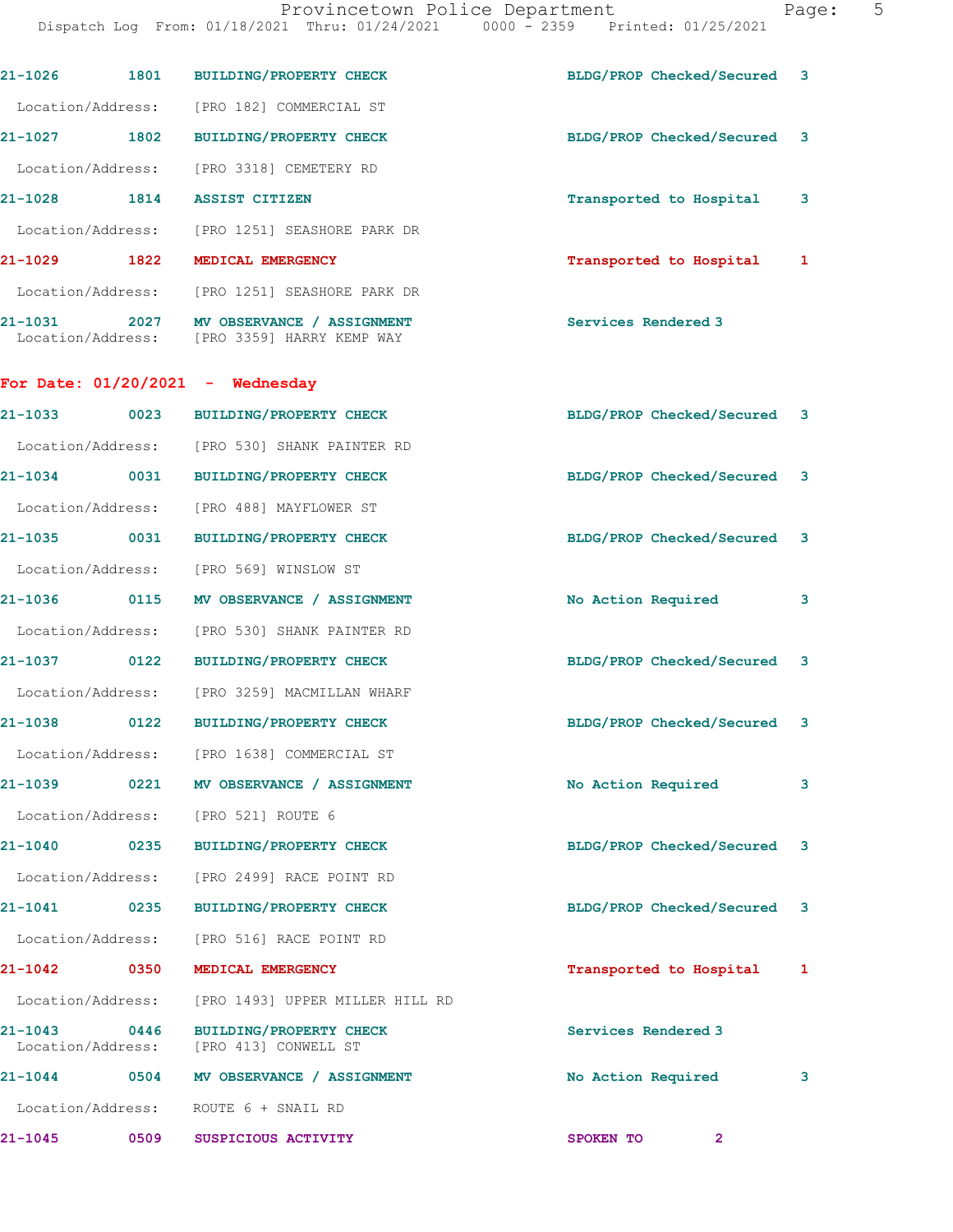Dispatch Log From: 01/18/2021 Thru: 01/24/2021 0000 - 2359 Printed: 01/25/2021

| Location/Address: ROUTE 6                                                                 |                             |                                                                                                                                                                                                                                                                                   |
|-------------------------------------------------------------------------------------------|-----------------------------|-----------------------------------------------------------------------------------------------------------------------------------------------------------------------------------------------------------------------------------------------------------------------------------|
| 21-1046 0522 BUILDING/PROPERTY CHECK                                                      |                             |                                                                                                                                                                                                                                                                                   |
| Location/Address: [PRO 3430] COMMERCIAL ST                                                |                             |                                                                                                                                                                                                                                                                                   |
| 21-1047 0522 BUILDING/PROPERTY CHECK                                                      |                             |                                                                                                                                                                                                                                                                                   |
| Location/Address: [PRO 2977] COMMERCIAL ST                                                |                             |                                                                                                                                                                                                                                                                                   |
| 21-1048 0742<br>MEDICAL EMERGENCY<br>Location/Address: [PRO 3296] SHANK PAINTER RD        | <b>PATIENT REFUSAL 1</b>    |                                                                                                                                                                                                                                                                                   |
| 21-1049 0804 BUILDING/PROPERTY CHECK                                                      |                             |                                                                                                                                                                                                                                                                                   |
| Location/Address: [PRO 3430] COMMERCIAL ST                                                |                             |                                                                                                                                                                                                                                                                                   |
| 21-1050 0805 BUILDING/PROPERTY CHECK                                                      |                             |                                                                                                                                                                                                                                                                                   |
| Location/Address: [PRO 3259] MACMILLAN WHARF                                              |                             |                                                                                                                                                                                                                                                                                   |
| 21-1051 0819 SUSPICIOUS ACTIVITY<br>Location/Address: [PRO 165] COMMERCIAL ST             | Could Not Locate 2          |                                                                                                                                                                                                                                                                                   |
| 21-1053 0849 BUILDING/PROPERTY CHECK                                                      |                             |                                                                                                                                                                                                                                                                                   |
| Location/Address: [PRO 2483] COMMERCIAL ST                                                |                             |                                                                                                                                                                                                                                                                                   |
| 21-1054 0935 MEDICAL EMERGENCY<br>Location/Address: [PRO 1805] COMMERCIAL ST              | <b>PATIENT REFUSAL 1</b>    |                                                                                                                                                                                                                                                                                   |
| 21-1055 1002 MV OBSERVANCE / ASSIGNMENT<br>Location/Address: [PRO 2619] HARRY KEMP WAY    | Services Rendered 3         |                                                                                                                                                                                                                                                                                   |
| 21-1058 1053 MEDICAL EMERGENCY                                                            |                             |                                                                                                                                                                                                                                                                                   |
| Location/Address: [PRO 569] WINSLOW ST                                                    |                             |                                                                                                                                                                                                                                                                                   |
| 21-1059 1144 MV STOP<br>Location/Address: BRADFORD ST                                     | 3<br><b>VERBAL WARNING</b>  |                                                                                                                                                                                                                                                                                   |
| 21-1060 1216 MV STOP<br>Location/Address: [PRO 1707] BRADFORD ST                          | <b>VERBAL WARNING</b><br>3  |                                                                                                                                                                                                                                                                                   |
| 21-1061 1227 KEEP THE PEACE<br>Location/Address: [PRO 3992] BANGS ST                      | Services Rendered 2         |                                                                                                                                                                                                                                                                                   |
| 21-1063 1305 MV DISABLED<br>Location/Address: ALDEN ST                                    | $\overline{2}$<br>SPOKEN TO |                                                                                                                                                                                                                                                                                   |
| 21-1065 1549 MV OBSERVANCE / ASSIGNMENT<br>Location/Address: BRADFORD ST + HIGH POLE HILL | Services Rendered 3         |                                                                                                                                                                                                                                                                                   |
| 21-1067 1623 BUILDING/PROPERTY CHECK<br>Location/Address: [PRO 2977] COMMERCIAL ST        | Services Rendered 3         |                                                                                                                                                                                                                                                                                   |
| 21-1068 1734 MV OBSERVANCE / ASSIGNMENT<br>Location/Address: BRADFORD ST + STANDISH ST    | Services Rendered 3         |                                                                                                                                                                                                                                                                                   |
| 21-1070 1809 SERVE PROTECTION ORDER<br>Location/Address: [PRO 3137] RACE POINT RD         | Could Not Locate 2          |                                                                                                                                                                                                                                                                                   |
| 21-1073 1951 BUILDING/PROPERTY CHECK                                                      |                             |                                                                                                                                                                                                                                                                                   |
| Location/Address: [PRO 2194] COMMERCIAL ST                                                |                             |                                                                                                                                                                                                                                                                                   |
| 21-1074 1953 BUILDING/PROPERTY CHECK                                                      |                             |                                                                                                                                                                                                                                                                                   |
| Location/Address: [PRO 2483] COMMERCIAL ST                                                |                             |                                                                                                                                                                                                                                                                                   |
| 21-1075 1954<br><b>BUILDING/PROPERTY CHECK</b>                                            |                             |                                                                                                                                                                                                                                                                                   |
|                                                                                           |                             | BLDG/PROP Checked/Secured 3<br>BLDG/PROP Checked/Secured 3<br>BLDG/PROP Checked/Secured 3<br>BLDG/PROP Checked/Secured 3<br>BLDG/PROP Checked/Secured 3<br>Transported to Hospital 1<br>BLDG/PROP Checked/Secured 3<br>BLDG/PROP Checked/Secured 3<br>BLDG/PROP Checked/Secured 3 |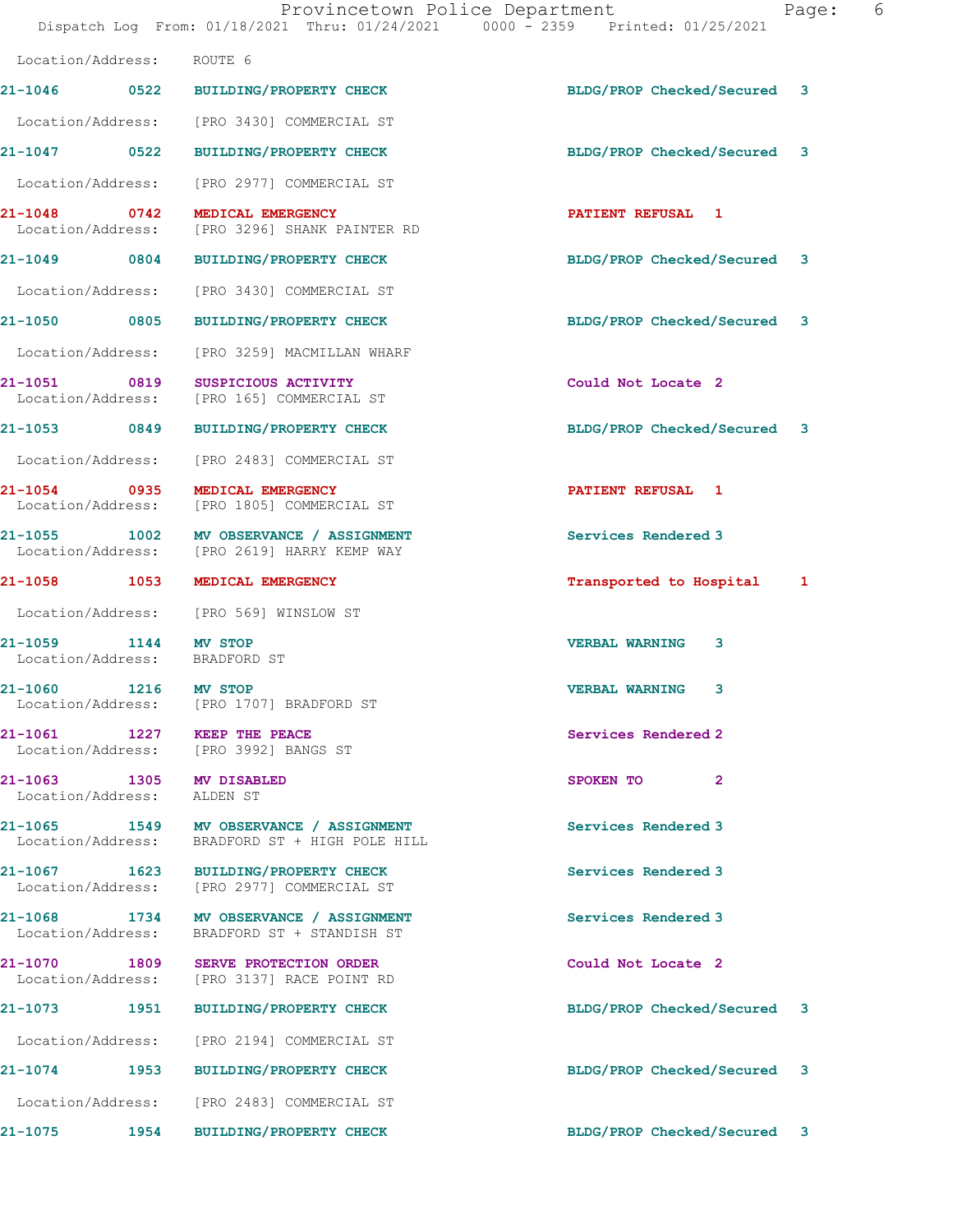|       | raqe: |
|-------|-------|
| 12021 |       |

|                                   |      | Location/Address: [PRO 183] COMMERCIAL ST                                            |                             |              |
|-----------------------------------|------|--------------------------------------------------------------------------------------|-----------------------------|--------------|
|                                   |      | 21-1076 1955 BUILDING/PROPERTY CHECK                                                 | BLDG/PROP Checked/Secured 3 |              |
|                                   |      | Location/Address: [PRO 175] COMMERCIAL ST                                            |                             |              |
|                                   |      | 21-1077 2018 BUILDING/PROPERTY CHECK<br>Location/Address: [PRO 3259] MACMILLAN WHARF | Services Rendered 3         |              |
|                                   |      | 21-1078 2019 BUILDING/PROPERTY CHECK                                                 | BLDG/PROP Checked/Secured 3 |              |
|                                   |      | Location/Address: [PRO 516] RACE POINT RD                                            |                             |              |
| Location/Address: BRADFORD ST     |      | 21-1079 2021 ASSIST DEPARTMENT / MUTUAL AID                                          | Services Rendered 3         |              |
|                                   |      | 21-1080 2029 BUILDING/PROPERTY CHECK                                                 | BLDG/PROP Checked/Secured 3 |              |
|                                   |      | Location/Address: [PRO 320] COMMERCIAL ST                                            |                             |              |
| 21-1081 2031 MV COLLISION         |      | Location/Address: BRADFORD ST + NICKERSON ST                                         | Could Not Locate 1          |              |
|                                   |      | 21-1082 2056 BUILDING/PROPERTY CHECK<br>Location/Address: [PRO 3430] COMMERCIAL ST   | Services Rendered 3         |              |
|                                   |      | 21-1083 2117 MEDICAL EMERGENCY<br>Location/Address: [PRO 1185] COMMERCIAL ST         | False Alarm 1               |              |
|                                   |      | 21-1084 2337 MV OBSERVANCE / ASSIGNMENT<br>Location/Address: [PRO 3440] ROUTE 6      | Services Rendered 3         |              |
|                                   |      | 21-1085 2350 BUILDING/PROPERTY CHECK                                                 | BLDG/PROP Checked/Secured 3 |              |
|                                   |      | Location/Address: [PRO 3609] COMMERCIAL ST                                           |                             |              |
| For Date: $01/21/2021$ - Thursday |      |                                                                                      |                             |              |
|                                   |      | 21-1086 0000 BUILDING/PROPERTY CHECK<br>Location/Address: [PRO 3259] MACMILLAN WHARF | Services Rendered 3         |              |
| 21-1088 0010 MV STOP              |      | Location/Address: [PRO 521] ROUTE 6                                                  | <b>VERBAL WARNING 3</b>     |              |
| 21-1089<br>0031                   |      | <b>BUILDING/PROPERTY CHECK</b>                                                       | BLDG/PROP Checked/Secured 3 |              |
|                                   |      | Location/Address: [PRO 182] COMMERCIAL ST                                            |                             |              |
|                                   |      | 21-1090 0048 MV OBSERVANCE / ASSIGNMENT<br>Location/Address: BRADFORD ST + BANGS ST  | Services Rendered 3         |              |
| 21-1091                           |      | 0058 BUILDING/PROPERTY CHECK                                                         | BLDG/PROP Checked/Secured 3 |              |
|                                   |      | Location/Address: [PRO 530] SHANK PAINTER RD                                         |                             |              |
| 21-1092                           | 0125 | <b>BUILDING/PROPERTY CHECK</b>                                                       | BLDG/PROP Checked/Secured   | $\mathbf{3}$ |
|                                   |      | Location/Address: [PRO 1638] COMMERCIAL ST                                           |                             |              |
|                                   |      | 21-1093 0138 BUILDING/PROPERTY CHECK                                                 | BLDG/PROP Checked/Secured 3 |              |
|                                   |      | Location/Address: [PRO 447] JEROME SMITH RD                                          |                             |              |
|                                   |      |                                                                                      |                             |              |

21-1094 0139 MV OBSERVANCE / ASSIGNMENT Services Rendered 3 Location/Address: [PRO 447] JEROME SMITH RD

21-1095 0147 BUILDING/PROPERTY CHECK BLDG/PROP Checked/Secured 3

Location/Address: [PRO 516] RACE POINT RD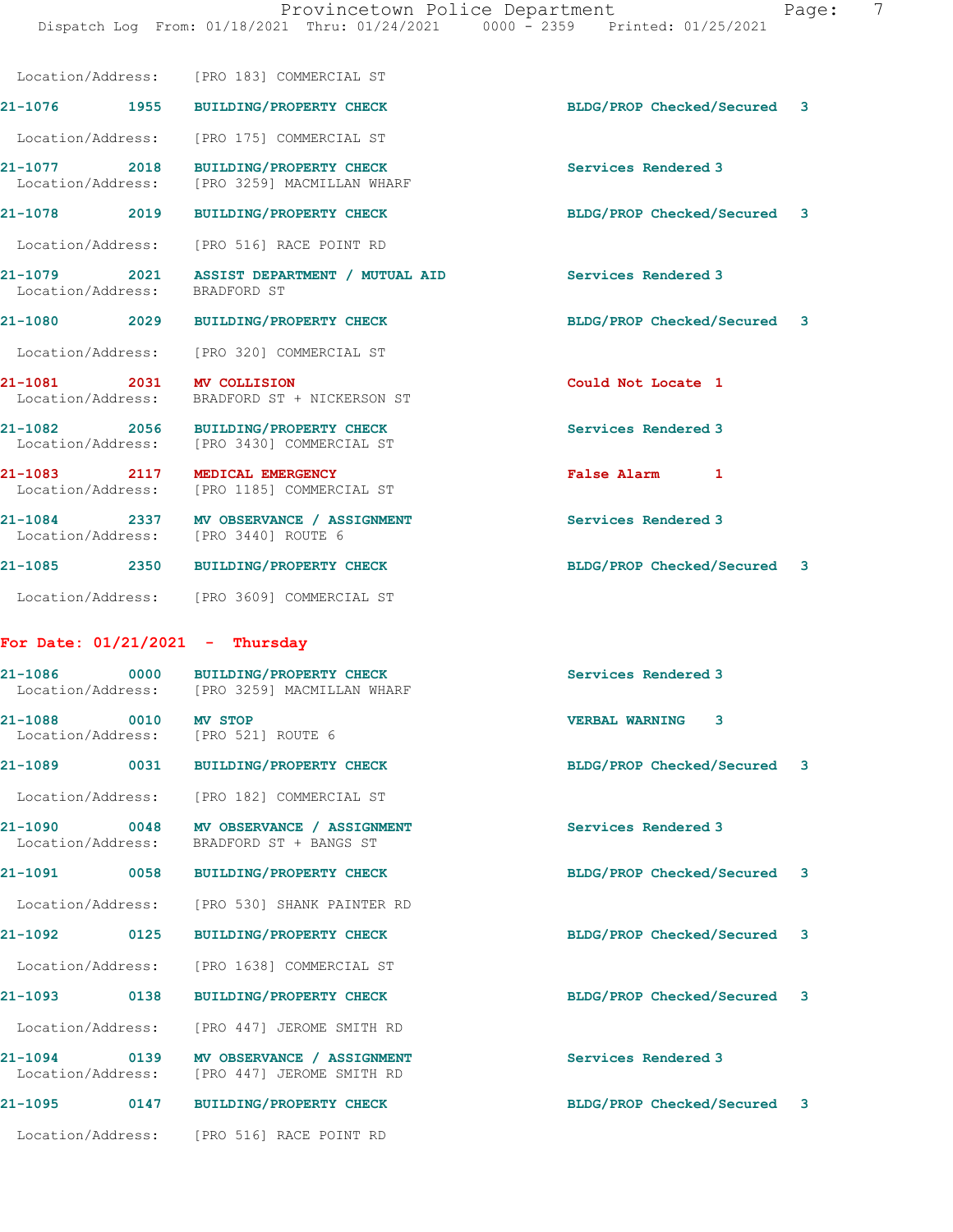21-1096 0230 BUILDING/PROPERTY CHECK Services Rendered 3 Location/Address: [PRO 2977] COMMERCIAL ST 21-1097 0349 MV DISABLED Services Rendered 2 Location/Address: [PRO 2499] RACE POINT RD 21-1098 0425 SUSPICIOUS ACTIVITY Services Rendered 2 Location/Address: [PRO 539] SHANK PAINTER RD 21-1099 0532 BUILDING/PROPERTY CHECK Services Rendered 3 Location/Address: [PRO 3430] COMMERCIAL ST 21-1100 0534 MV OBSERVANCE / ASSIGNMENT Services Rendered 3 Location/Address: ROUTE 6 + SNAIL RD 21-1101 0535 BUILDING/PROPERTY CHECK Services Rendered 3 Location/Address: [PRO 2977] COMMERCIAL ST 21-1103 0716 MV OBSERVANCE / ASSIGNMENT Services Rendered 3<br>
Location/Address: [PRO 2518] ROUTE 6 Location/Address: 21-1104 0717 MV OBSERVANCE / ASSIGNMENT Services Rendered 3<br>
Location/Address: [PRO 2513] ROUTE 6 Location/Address: 21-1105 0805 BUILDING/PROPERTY CHECK BLDG/PROP Checked/Secured 3 Location/Address: [PRO 3259] MACMILLAN WHARF 21-1106 0812 SCHOOL CROSSING Services Rendered 3 Location/Address: [PRO 569] WINSLOW ST 21-1107 0812 AT SCHOOL Services Rendered 3 Location/Address: [PRO 488] MAYFLOWER ST 21-1108 0846 BUILDING/PROPERTY CHECK Services Rendered 3 Location/Address: [PRO 2977] COMMERCIAL ST 21-1109 0906 BUILDING/PROPERTY CHECK BLDG/PROP Checked/Secured 3 Location/Address: [PRO 3430] COMMERCIAL ST 21-1110 0934 BUILDING/PROPERTY CHECK BLDG/PROP Checked/Secured 3 Location/Address: [PRO 2483] COMMERCIAL ST 21-1111 1016 BUILDING/PROPERTY CHECK BLDG/PROP Checked/Secured 3 Location/Address: [PRO 2499] RACE POINT RD 21-1112 1108 PROPERTY DAMAGE Services Rendered 3 Location/Address: [PRO 542] SHANK PAINTER RD 21-1113 1110 UNEMPLOYMENT SCAM Services Rendered 2 Location/Address: BRADFORD ST 21-1114 1123 MEDICAL EMERGENCY **120 121-1114** 1123 Hospital 1 Location/Address: [PRO 2909] COMMERCIAL ST 21-1115 1203 MEDICAL EMERGENCY Transported to Hospital 1 Location/Address: [PRO 3670] SHANK PAINTER RD 21-1116 1224 TRESPASS Services Rendered 2 Location/Address: [PRO 144] COMMERCIAL ST 21-1118 1320 FOLLOW UP **FOLLOW UP** 2 Location/Address: [PRO 542] SHANK PAINTER RD 21-1119 1331 BUILDING/PROPERTY CHECK BLDG/PROP Checked/Secured 3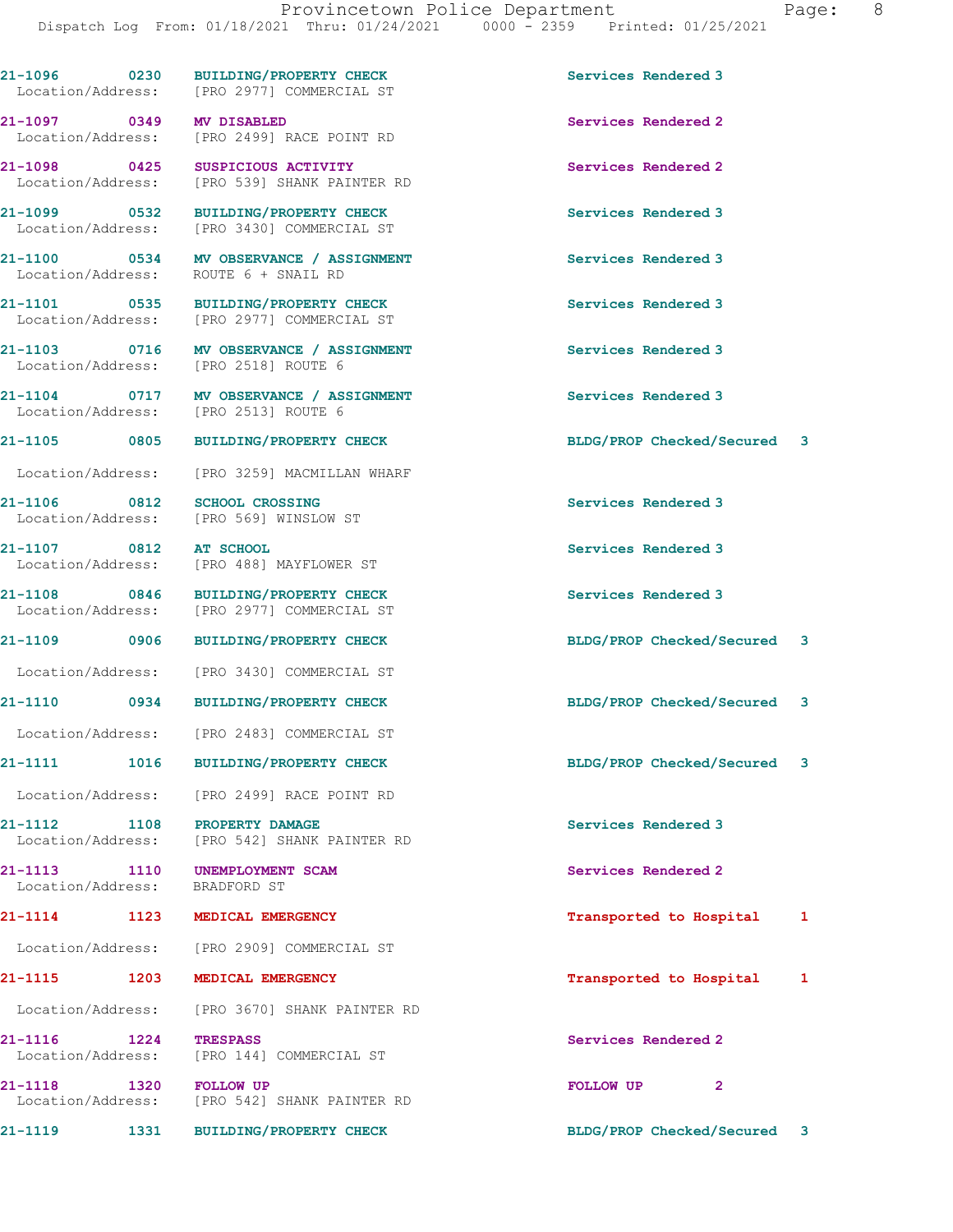|                                      | Location/Address: [PRO 517] RACE POINT RD                                             |                                               |
|--------------------------------------|---------------------------------------------------------------------------------------|-----------------------------------------------|
|                                      | 21-1120 1357 MV STOP<br>Location/Address: [PRO 2513] ROUTE 6                          | <b>VERBAL WARNING</b><br>3                    |
| 21-1122 1406 MV STOP                 | Location/Address: [PRO 2518] ROUTE 6                                                  | <b>VERBAL WARNING</b><br>3                    |
|                                      | 21-1123 1450 SCHOOL CROSSING<br>Location/Address: [PRO 569] WINSLOW ST                | Services Rendered 3                           |
| 21-1124 1450 GENERAL INFO            |                                                                                       | No Action Required<br>3                       |
|                                      | Location/Address: [PRO 516] RACE POINT RD                                             |                                               |
| 21-1125 1532                         | MEDICAL EMERGENCY                                                                     | Transported to Hospital 1                     |
|                                      | Location/Address: [PRO 665] COMMERCIAL ST                                             |                                               |
|                                      | 21-1126 1542 BUILDING/PROPERTY CHECK<br>Location/Address: [PRO 2206] PILGRIMS LANDING | Services Rendered 3                           |
| 21-1128 1613 ANIMAL CALL             |                                                                                       | No Action Required<br>$\overline{\mathbf{2}}$ |
|                                      | Location/Address: [PRO 856] COMMERCIAL ST                                             |                                               |
| 21-1129 1621                         | ALARM - FIRE<br>Location/Address: [PRO 1422] PLEASANT ST                              | False Alarm 1                                 |
| 21-1130 1703                         | MEDICAL EMERGENCY                                                                     | Transported to Hospital<br>1                  |
|                                      | Location/Address: [PRO 2227] BRADFORD ST                                              |                                               |
|                                      | 21-1133 1753 MV OBSERVANCE / ASSIGNMENT                                               | No Action Required<br>3                       |
|                                      | Location/Address: [PRO 3440] ROUTE 6                                                  |                                               |
| 1832<br>21-1134                      | <b>FOLLOW UP</b><br>Location/Address: [PRO 1542] COMMERCIAL ST                        | Services Rendered 2                           |
| 21-1135 1844 MV STOP                 | Location/Address: BRADFORD ST + ATLANTIC AVE                                          | <b>VERBAL WARNING 3</b>                       |
|                                      | 21-1136 1921 BUILDING/PROPERTY CHECK                                                  | BLDG/PROP Checked/Secured 3                   |
|                                      | Location/Address: [PRO 530] SHANK PAINTER RD                                          |                                               |
| 21-1137<br>2053<br>Location/Address: | MV OBSERVANCE / ASSIGNMENT<br>[PRO 444] HIGH POLE HILL                                | Services Rendered 3                           |
| 21-1138<br>2144                      | <b>BUILDING/PROPERTY CHECK</b>                                                        | BLDG/PROP Checked/Secured 3                   |
| Location/Address:                    | [PRO 519] RACE POINT RD                                                               |                                               |
| 21-1139<br>2249<br>Location/Address: | SUSPICIOUS ACTIVITY<br>[PRO 638] COMMERCIAL ST                                        | Unfounded<br>2                                |
| 21-1140<br>2306                      | <b>BUILDING/PROPERTY CHECK</b>                                                        | BLDG/PROP Checked/Secured 3                   |
| Location/Address:                    | [PRO 182] COMMERCIAL ST                                                               |                                               |
| 21-1141<br>2307                      | <b>BUILDING/PROPERTY CHECK</b>                                                        | BLDG/PROP Checked/Secured 3                   |
| Location/Address:                    | [PRO 554] TREMONT ST                                                                  |                                               |

# For Date: 01/22/2021 - Friday

| $21 - 1142$       | 0018 | COMPLAINT - GENERAL | Services Rendered 3 |
|-------------------|------|---------------------|---------------------|
| Location/Address: |      | MILLER HILL RD      |                     |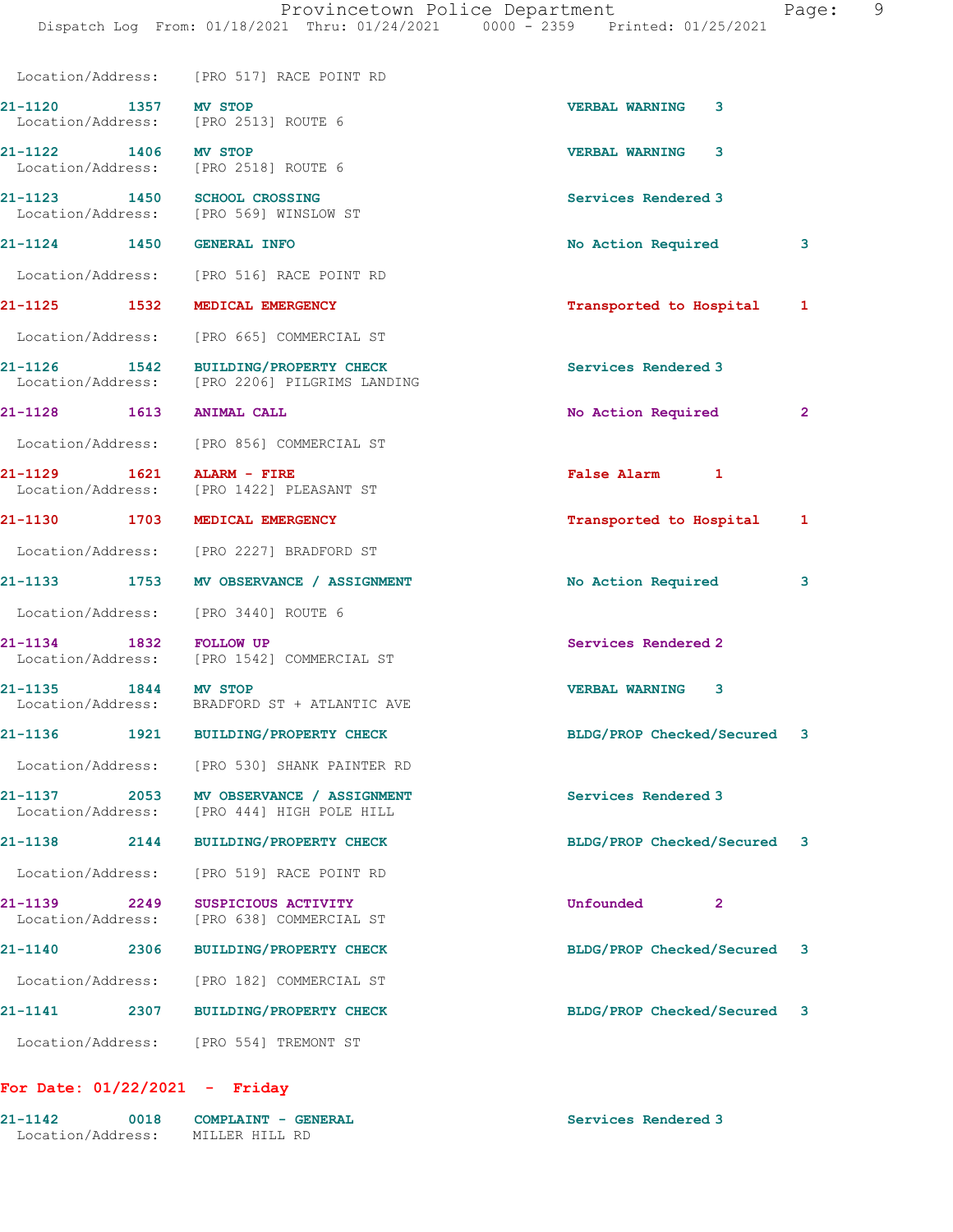| 21-1143 0040                      |      | <b>BUILDING/PROPERTY CHECK</b>                                                  | BLDG/PROP Checked/Secured   | 3 |
|-----------------------------------|------|---------------------------------------------------------------------------------|-----------------------------|---|
| Location/Address:                 |      | [PRO 530] SHANK PAINTER RD                                                      |                             |   |
| $21 - 1144$ 0040                  |      | <b>BUILDING/PROPERTY CHECK</b>                                                  | BLDG/PROP Checked/Secured   | 3 |
| Location/Address:                 |      | [PRO 1493] UPPER MILLER HILL RD                                                 |                             |   |
| 21-1145 0048<br>Location/Address: |      | MV OBSERVANCE / ASSIGNMENT<br>[PRO 595] BRADFORD ST                             | Services Rendered 3         |   |
| 21-1146 0112<br>Location/Address: |      | MV OBSERVANCE / ASSIGNMENT<br>[PRO 2513] ROUTE 6                                | Services Rendered 3         |   |
| 21-1147 0136                      |      | <b>BUILDING/PROPERTY CHECK</b>                                                  | BLDG/PROP Checked/Secured 3 |   |
| Location/Address:                 |      | [PRO 3489] COMMERCIAL ST                                                        |                             |   |
| 21-1148 0203                      |      | <b>BUILDING/PROPERTY CHECK</b>                                                  | BLDG/PROP Checked/Secured   | 3 |
| Location/Address:                 |      | [PRO 512] PRINCE ST                                                             |                             |   |
| 21-1149 0253<br>Location/Address: |      | BUILDING/PROPERTY CHECK<br>[PRO 3259] MACMILLAN WHARF                           | Services Rendered 3         |   |
| Location/Address:                 |      | 21-1153 0330 BUILDING/PROPERTY CHECK<br>[PRO 2512] JEROME SMITH RD              | Services Rendered 3         |   |
| 21-1150 0443                      |      | <b>BUILDING/PROPERTY CHECK</b>                                                  | BLDG/PROP Checked/Secured 3 |   |
| Location/Address:                 |      | [PRO 440] HARRY KEMP WAY                                                        |                             |   |
| 21-1151 0523<br>Location/Address: |      | MV OBSERVANCE / ASSIGNMENT<br>ROUTE 6 + HOWLAND ST                              | Services Rendered 3         |   |
| 21-1154 0612<br>Location/Address: |      | <b>BUILDING/PROPERTY CHECK</b><br>[PRO 2540] RACE POINT RD                      | Services Rendered 3         |   |
| 21-1152 0617                      |      | <b>BUILDING/PROPERTY CHECK</b>                                                  | BLDG/PROP Checked/Secured 3 |   |
|                                   |      | Location/Address: [PRO 517] RACE POINT RD                                       |                             |   |
|                                   |      | 21-1155 0705 MV OBSERVANCE / ASSIGNMENT<br>Location/Address: [PRO 3440] ROUTE 6 | Services Rendered 3         |   |
| 21-1156 0708 MV STOP              |      | Location/Address: [PRO 2513] ROUTE 6                                            | <b>VERBAL WARNING</b><br>3  |   |
| 21-1157 0747                      |      | <b>MV STOP</b><br>Location/Address: [PRO 2513] ROUTE 6                          | <b>VERBAL WARNING</b><br>3  |   |
| 21-1158                           |      | 0802 BUILDING/PROPERTY CHECK                                                    | BLDG/PROP Checked/Secured   | 3 |
| Location/Address:                 |      | [PRO 1615] BANGS ST                                                             |                             |   |
| 21-1159<br>Location/Address:      | 0811 | <b>SCHOOL CROSSING</b><br>[PRO 569] WINSLOW ST                                  | Services Rendered 3         |   |
| 21-1160                           | 0816 | <b>AT SCHOOL</b><br>Location/Address: [PRO 488] MAYFLOWER ST                    | Services Rendered 3         |   |
| 21-1161                           | 0850 | MEDICAL EMERGENCY                                                               | Transported to Hospital     | 1 |
|                                   |      | Location/Address: [PRO 1408] OLD COLONY WAY                                     |                             |   |
| $21 - 1162$<br>Location/Address:  | 0856 | <b>ANIMAL CALL</b><br>[PRO 2045] BAYBERRY AVE                                   | Services Rendered 2         |   |
| 21-1166                           | 0928 | MEDICAL EMERGENCY                                                               | Transported to Hospital     | 1 |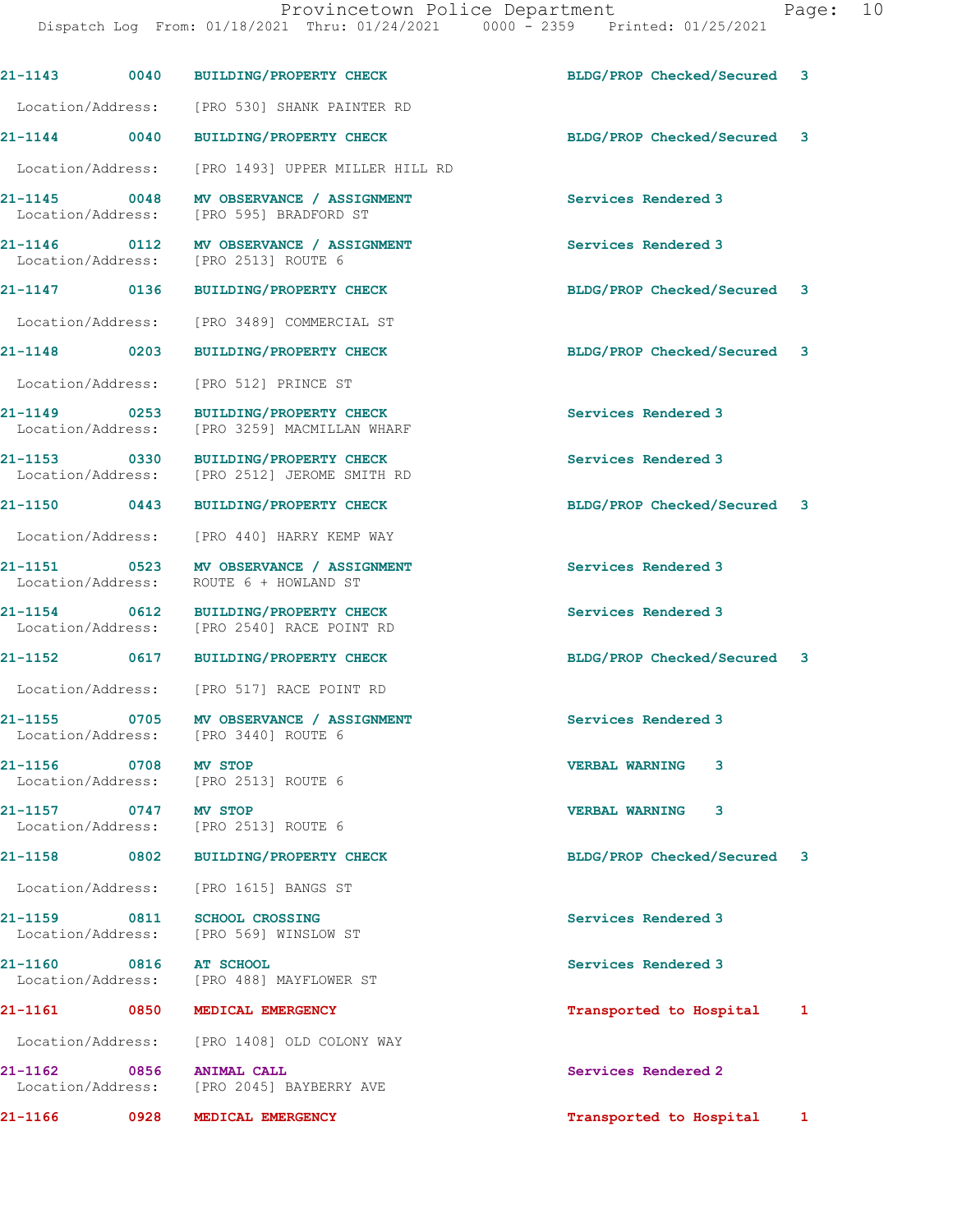|                                                                   | Provincetown Police Department<br>Dispatch Log From: 01/18/2021 Thru: 01/24/2021 0000 - 2359 Printed: 01/25/2021 | Page: 11                      |  |
|-------------------------------------------------------------------|------------------------------------------------------------------------------------------------------------------|-------------------------------|--|
|                                                                   | Location/Address: [PRO 440] HARRY KEMP WAY                                                                       |                               |  |
|                                                                   | 21-1168 1019 HARASSMENT / THREATS<br>Location/Address: [PRO 3296] SHANK PAINTER RD                               | Services Rendered 2           |  |
| 21-1170 1054 ANIMAL CALL                                          | Location/Address: [PRO 2231] KIMBERLY LN                                                                         | Services Rendered 2           |  |
| 21-1171 1059 MEDICAL EMERGENCY                                    |                                                                                                                  | Referred to Other Agency 1    |  |
|                                                                   | Location/Address: [PRO 440] HARRY KEMP WAY                                                                       |                               |  |
| 21-1172 1105 PROPERTY DAMAGE                                      |                                                                                                                  | Referred to Other Agency<br>3 |  |
|                                                                   | Location/Address: COURT ST + CUDWORTH ST                                                                         |                               |  |
| 21-1173 1116 HPO EXTENSION<br>Location/Address: [TRU] BAY VIEW DR |                                                                                                                  | Services Rendered 2           |  |
| 21-1174 1129 MV STOP                                              |                                                                                                                  | Citation / Warning Issued 3   |  |
| Location/Address: [PRO 2479] ROUTE 6                              |                                                                                                                  |                               |  |
| 21-1175 1142 MV STOP                                              | Location/Address: [PRO 1654] NELSON AVE                                                                          | <b>VERBAL WARNING 3</b>       |  |
| 21-1176 1155 MV STOP                                              |                                                                                                                  | Citation / Warning Issued 3   |  |
|                                                                   | Location/Address: [PRO 3430] COMMERCIAL ST                                                                       |                               |  |
|                                                                   | 21-1177 1208 FOLLOW UP<br>Location/Address: [PRO 60] BRADFORD ST                                                 | FOLLOW UP <sub>2</sub>        |  |
| 21-1179 1210 911 - GENERAL<br>Location/Address: [PRO 1026] OAK DR |                                                                                                                  | Services Rendered 1           |  |
| 21-1180 1226 PARKING COMPLAINT                                    | Location/Address: [PRO 106] COMMERCIAL ST                                                                        | Services Rendered 3           |  |
| 21-1181 1238 MV STOP                                              | Location/Address: PROVINCELANDS RD + BRADFORD ST EXT                                                             | <b>VERBAL WARNING</b><br>3    |  |
| 1251<br>21-1182<br>Location/Address: [PRO 2513] ROUTE 6           | <b>MV DISABLED</b>                                                                                               | Unfounded<br>2                |  |
| 21-1183 1257 MV STOP<br>Location/Address: [PRO 2518] ROUTE 6      |                                                                                                                  | <b>VERBAL WARNING 3</b>       |  |
| 21-1184 1306 MV STOP                                              |                                                                                                                  | Citation / Warning Issued 3   |  |
| Location/Address: [PRO 2479] ROUTE 6                              |                                                                                                                  |                               |  |
| 21-1185 1312                                                      | <b>SCHOOL CROSSING</b><br>Location/Address: [PRO 569] WINSLOW ST                                                 | Services Rendered 3           |  |
|                                                                   | 21-1186 1316 SCHOOL CROSSING<br>Location/Address: [PRO 488] MAYFLOWER ST                                         | Services Rendered 3           |  |
| Location/Address:                                                 | 21-1187   1331 MV OBSERVANCE / ASSIGNMENT<br>SHANK PAINTER RD + JEROME SMITH RD                                  | Services Rendered 3           |  |
| 21-1188 1355 MV STOP<br>Location/Address: [PRO 2521] ROUTE 6      |                                                                                                                  | <b>VERBAL WARNING 3</b>       |  |
| 21-1189 1459 SCHOOL CROSSING                                      | Location/Address: [PRO 569] WINSLOW ST                                                                           | Services Rendered 3           |  |
| 21-1190<br>1521                                                   | MV STOP                                                                                                          | Citation / Warning Issued 3   |  |

Location/Address: [TRU 105] ROUTE 6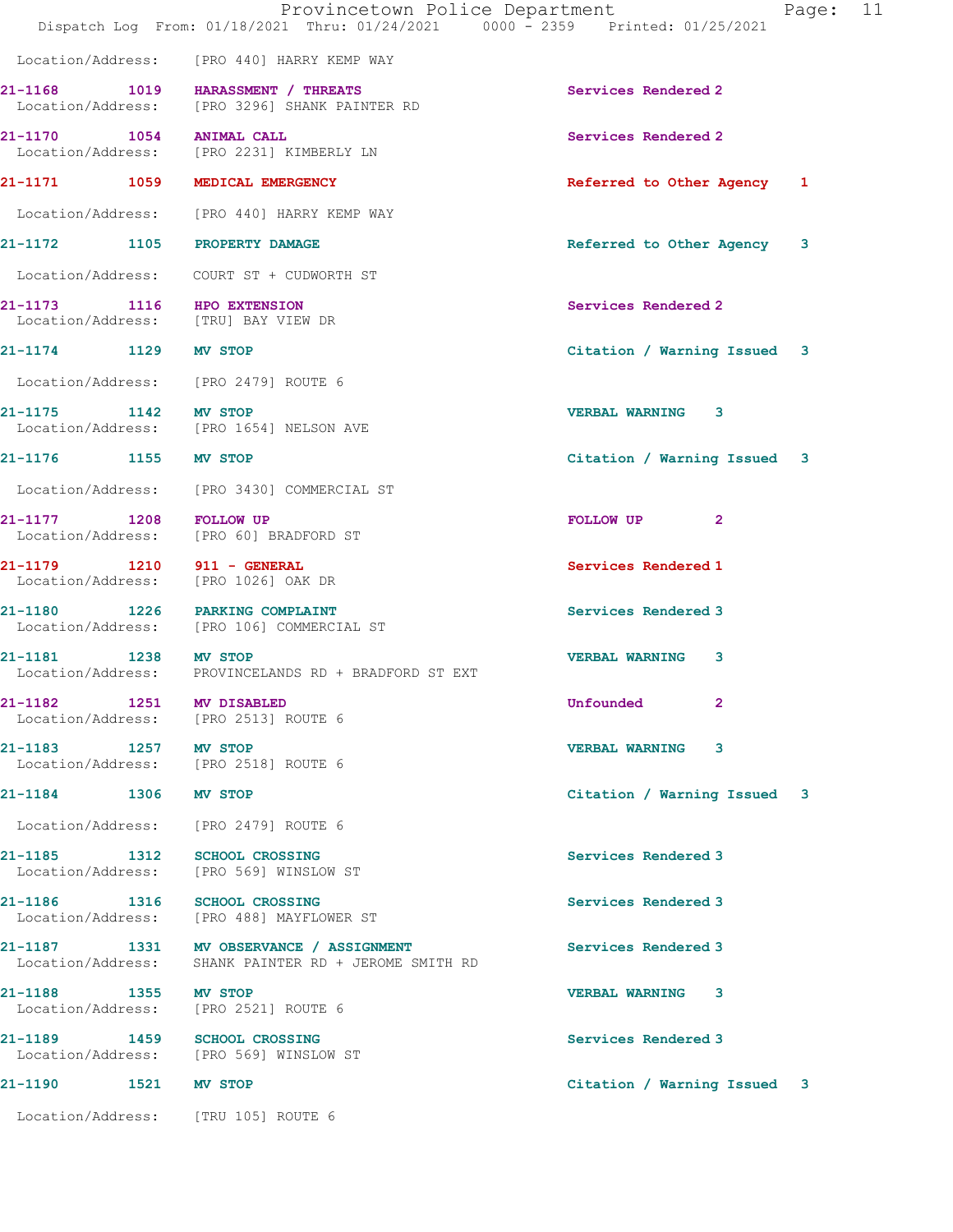|                                                |  | Provincetown Police Department |  |                                 | Page: 12 |  |
|------------------------------------------------|--|--------------------------------|--|---------------------------------|----------|--|
| Dispatch Log From: 01/18/2021 Thru: 01/24/2021 |  |                                |  | 0000 - 2359 Printed: 01/25/2021 |          |  |

| 21-1191 1607 MV STOP              |      |                                                                                          | Citation / Warning Issued 3 |                         |
|-----------------------------------|------|------------------------------------------------------------------------------------------|-----------------------------|-------------------------|
|                                   |      | Location/Address: [TRU 241] ROUTE 6                                                      |                             |                         |
| 21-1192 1629 MV STOP              |      | Location/Address: ROUTE 6 + SNAIL RD                                                     | <b>VERBAL WARNING 3</b>     |                         |
| 21-1195 1655 MV STOP              |      |                                                                                          | Citation / Warning Issued 3 |                         |
|                                   |      | Location/Address: [PRO 413] CONWELL ST                                                   |                             |                         |
|                                   |      | 21-1196 1736 BUILDING/PROPERTY CHECK<br>Location/Address: [PRO 105] COMMERCIAL ST        | Services Rendered 3         |                         |
| 21-1197 1740 MV STOP              |      |                                                                                          | Citation / Warning Issued 3 |                         |
| Location/Address: [TRU] ROUTE 6   |      |                                                                                          |                             |                         |
| 21-1198 1756 MV STOP              |      |                                                                                          | Citation / Warning Issued 3 |                         |
| Location/Address: [TRU] ROUTE 6   |      |                                                                                          |                             |                         |
|                                   |      | 21-1199 1807 MV OBSERVANCE / ASSIGNMENT<br>Location/Address: [PRO 4136] BRADFORD ST      | Services Rendered 3         |                         |
| 21-1200 1811 MV STOP              |      |                                                                                          | Citation / Warning Issued 3 |                         |
| Location/Address: ROUTE 6         |      |                                                                                          |                             |                         |
|                                   |      | 21-1201 1811 MV OBSERVANCE / ASSIGNMENT<br>Location/Address: [PRO 2277] BRADFORD ST      | Services Rendered 3         |                         |
|                                   |      | 21-1202 1902 MV OBSERVANCE / ASSIGNMENT                                                  | No Action Required          | $\overline{\mathbf{3}}$ |
|                                   |      | Location/Address: [PRO 356] COMMERCIAL ST                                                |                             |                         |
| 21-1203 1956                      |      | MEDICAL EMERGENCY<br>Location/Address: [PRO 2044] COMMERCIAL ST                          | <b>PATIENT REFUSAL 1</b>    |                         |
|                                   |      | 21-1205 2103 BUILDING/PROPERTY CHECK                                                     | BLDG/PROP Checked/Secured 3 |                         |
|                                   |      | Location/Address: [PRO 539] SHANK PAINTER RD                                             |                             |                         |
|                                   |      | 21-1206 2224 BUILDING/PROPERTY CHECK                                                     | BLDG/PROP Checked/Secured 3 |                         |
|                                   |      | Location/Address: [PRO 519] RACE POINT RD                                                |                             |                         |
|                                   |      | 21-1207 2243 MEDICAL EMERGENCY<br>Location/Address: [PRO 3222] ALDEN ST                  | PATIENT REFUSAL 1           |                         |
|                                   |      | 21-1208 2302 BUILDING/PROPERTY CHECK                                                     | BLDG/PROP Checked/Secured 3 |                         |
|                                   |      | Location/Address: [PRO 105] COMMERCIAL ST                                                |                             |                         |
|                                   |      | 21-1209 2323 MV OBSERVANCE / ASSIGNMENT<br>Location/Address: [PRO 530] SHANK PAINTER RD  | Services Rendered 3         |                         |
|                                   |      | 21-1210 2324 BUILDING/PROPERTY CHECK<br>Location/Address: [PRO 444] HIGH POLE HILL       | Services Rendered 3         |                         |
|                                   |      | 21-1211 2335 MV OBSERVANCE / ASSIGNMENT<br>Location/Address: HARRY KEMP WAY + CONWELL ST | Services Rendered 3         |                         |
| For Date: $01/23/2021$ - Saturday |      |                                                                                          |                             |                         |
| 21-1212                           | 0002 | <b>BUILDING/PROPERTY CHECK</b>                                                           | BLDG/PROP Checked/Secured 3 |                         |

Location/Address: [PRO 1615] BANGS ST

21-1213 0023 MEDICAL EMERGENCY **PATIENT REFUSAL** 1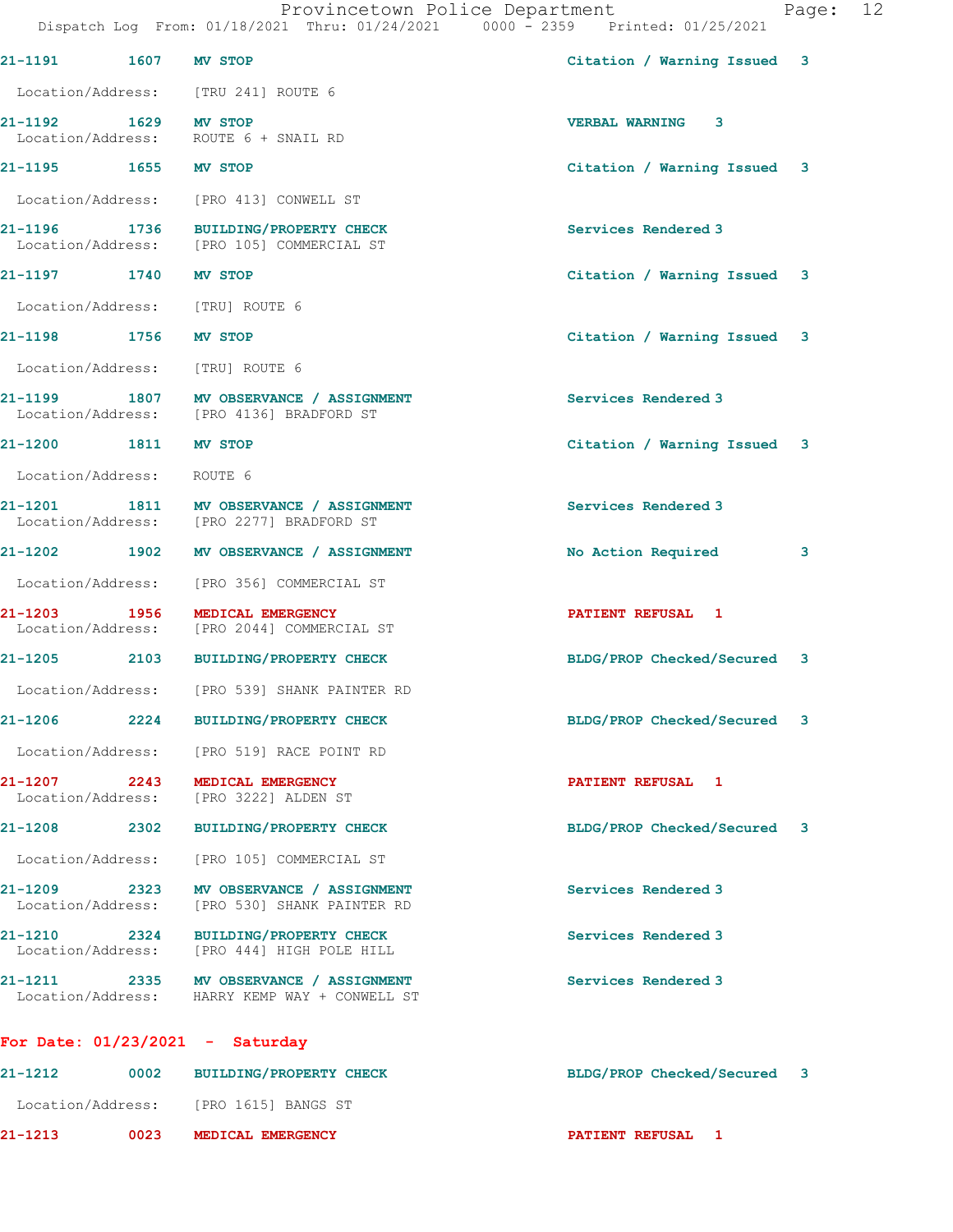|                                | Provincetown Police Department<br>Dispatch Log From: 01/18/2021 Thru: 01/24/2021 0000 - 2359 Printed: 01/25/2021 | Page: 13                       |  |
|--------------------------------|------------------------------------------------------------------------------------------------------------------|--------------------------------|--|
|                                | Location/Address: [PRO 3222] ALDEN ST                                                                            |                                |  |
|                                | 21-1215 0036 BUILDING/PROPERTY CHECK<br>Location/Address: [PRO 2045] BAYBERRY AVE                                | Services Rendered 3            |  |
|                                | 21-1216 0041 BUILDING/PROPERTY CHECK<br>Location/Address: [PRO 3259] MACMILLAN WHARF                             | Services Rendered 3            |  |
|                                | 21-1217 0053 MV OBSERVANCE / ASSIGNMENT<br>Location/Address: [PRO 2494] BRADFORD ST                              | Services Rendered 3            |  |
|                                | 21-1218 0130 BUILDING/PROPERTY CHECK                                                                             | BLDG/PROP Checked/Secured 3    |  |
|                                | Location/Address: [PRO 440] HARRY KEMP WAY                                                                       |                                |  |
|                                | 21-1219 0151 BUILDING/PROPERTY CHECK                                                                             | BLDG/PROP Checked/Secured 3    |  |
|                                | Location/Address: [PRO 516] RACE POINT RD                                                                        |                                |  |
|                                | 21-1220 0155 MV OBSERVANCE / ASSIGNMENT<br>Location/Address: ROUTE 6 + SNAIL RD                                  | Services Rendered 3            |  |
|                                | 21-1221 0310 BUILDING/PROPERTY CHECK<br>Location/Address: [PRO 2490] PROVINCELANDS RD                            | Services Rendered 3            |  |
| 21-1222 0336                   | <b>BUILDING/PROPERTY CHECK</b>                                                                                   | BLDG/PROP Checked/Secured 3    |  |
|                                | Location/Address: [PRO 569] WINSLOW ST                                                                           |                                |  |
|                                | 21-1223 0341 BUILDING/PROPERTY CHECK                                                                             | BLDG/PROP Checked/Secured<br>3 |  |
|                                | Location/Address: [PRO 488] MAYFLOWER ST                                                                         |                                |  |
|                                | 21-1224 0424 BUILDING/PROPERTY CHECK                                                                             | BLDG/PROP Checked/Secured 3    |  |
| Location/Address:              | [PRO 99] COMMERCIAL ST                                                                                           |                                |  |
| 21-1225                        | 0536 BUILDING/PROPERTY CHECK<br>Location/Address: [PRO 2977] COMMERCIAL ST                                       | Services Rendered 3            |  |
|                                | 21-1226 0541 MV OBSERVANCE / ASSIGNMENT<br>Location/Address: ROUTE 6 + SNAIL RD                                  | Services Rendered 3            |  |
| 21-1227 0600 ASSAULT           | Location/Address: [PRO 1335] COMMERCIAL ST                                                                       | Services Rendered 1            |  |
| 21-1229 0758 MEDICAL EMERGENCY | Location/Address: [PRO 442] HARRY KEMP WAY                                                                       | PATIENT REFUSAL 1              |  |
| 21-1230 0913 B & E / BURGLARY  | Location/Address: [PRO 2045] BAYBERRY AVE                                                                        | Services Rendered 2            |  |
| 21-1232 1001 ALARM - FIRE      | Location/Address: [PRO 2130] COMMERCIAL ST                                                                       | Services Rendered 1            |  |
|                                | 21-1233 1018 MV OBSERVANCE / ASSIGNMENT<br>Location/Address: JEROME SMITH RD + SHANK PAINTER RD                  | Services Rendered 3            |  |
| 21-1235 1111 MEDICAL EMERGENCY |                                                                                                                  | Transported to Hospital 1      |  |
|                                | Location/Address: [PRO 881] CONANT ST                                                                            |                                |  |
| 21-1236 1118 MV STOP           | Location/Address: [PRO 526] RYDER ST EXT                                                                         | <b>VERBAL WARNING 3</b>        |  |
| 21-1238 1203 MV DISABLED       |                                                                                                                  | Referred to Other Agency 2     |  |
|                                | Location/Address: RACE POINT RD + PROVINCELANDS RD                                                               |                                |  |
| Location/Address:              | 21-1239 1212 MV OBSERVANCE / ASSIGNMENT<br>SNAIL RD                                                              | Services Rendered 3            |  |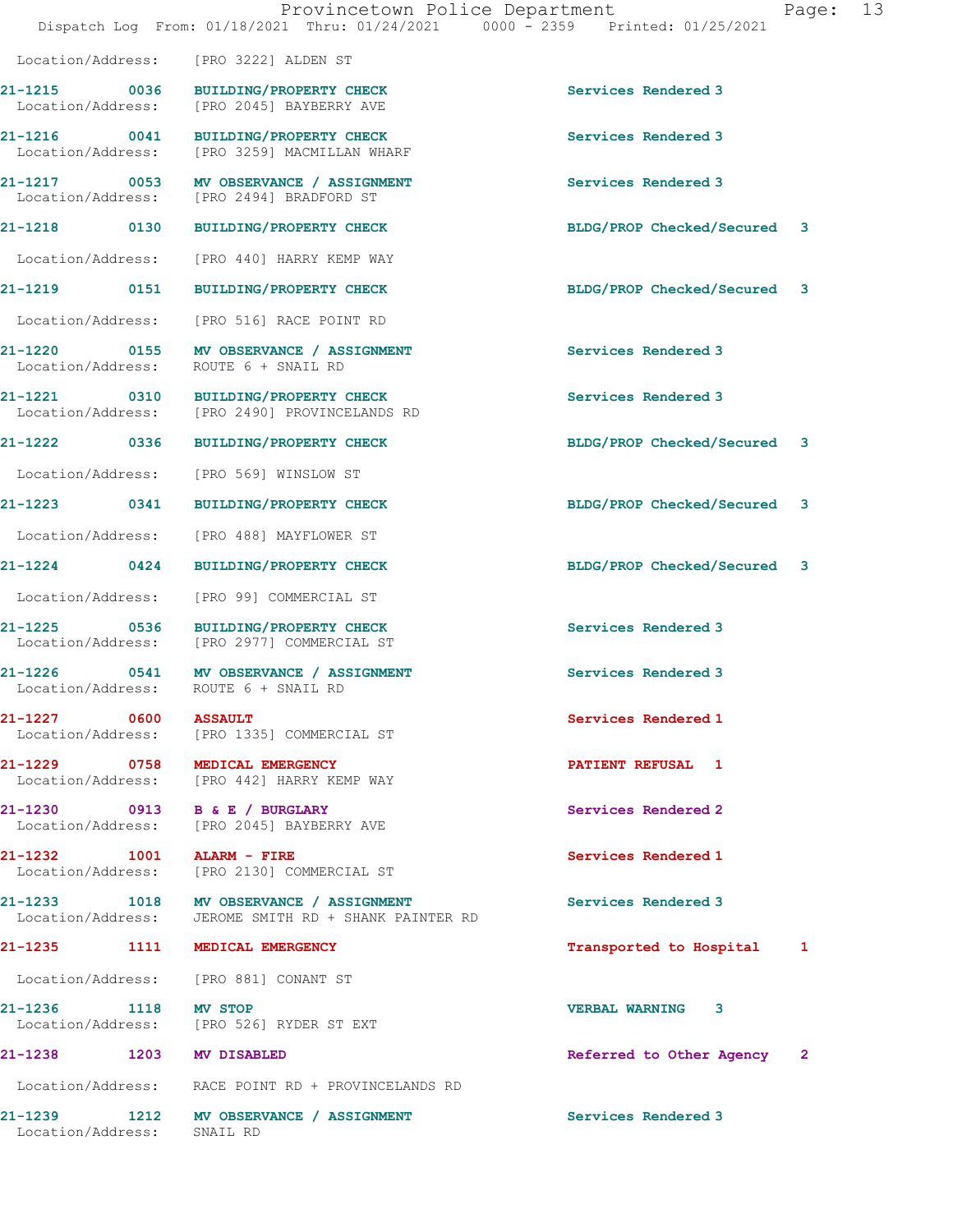21-1240 1226 MV STOP VERBAL WARNING 3 Location/Address: [PRO 2521] ROUTE 6 21-1241 1245 MV STOP VERBAL WARNING 3 Location/Address: JEROME SMITH RD + SHANK PAINTER RD 21-1242 1302 MV STOP VERBAL WARNING 3 Location/Address: [PRO 3670] SHANK PAINTER RD 21-1243 1310 BUILDING/PROPERTY CHECK Services Rendered 3 Location/Address: [PRO 3259] MACMILLAN WHARF 21-1244 1316 MV DISABLED Vehicle Towed 2 Location/Address: CONWELL ST + HARRY KEMP WAY 21-1245 1318 MV STOP VERBAL WARNING 3 Location/Address: [PRO 2521] ROUTE 6 21-1246 1352 MV STOP 1246 1352 MV STOP 1246 1352 MV STOP 1216 VERBAL WARNING 3 Location/Address: 21-1247 1458 MV STOP VERBAL WARNING 3 Location/Address: [PRO 413] CONWELL ST 21-1248 1511 MV STOP 1248 1511 MV STOP 1248 1511 MV STOP 1248 121-1248 13 Location/Address: 21-1250 1524 MV STOP Citation / Warning Issued 3 Location/Address: [TRU] STOTT'S CRSG 21-1251 1525 LARCENY / FORGERY / FRAUD Referred to Other Agency 2 Location/Address: [PRO 2018] COMMERCIAL ST 21-1252 1537 MV STOP VERBAL WARNING 3 Location/Address: [PRO 3354] COMMERCIAL ST 21-1253 1541 MV STOP Citation / Warning Issued 3 Location/Address: [TRU] ROUTE 6 + STOTT'S CRSG 21-1254 1546 MV STOP VERBAL WARNING 3 Location/Address: [PRO 1509] BRADFORD ST 21-1255 1556 MV STOP Citation / Warning Issued 3 Location/Address: ROUTE 6 + SNAIL RD 21-1256 1615 MV STOP Citation / Warning Issued 3 Location/Address: [PRO 521] ROUTE 6 21-1257 1618 LOST PROPERTY **1618 Services Rendered 3**  Location/Address: [PRO 3296] SHANK PAINTER RD 21-1258 1623 MV STOP Citation / Warning Issued 3 Location/Address: ROUTE 6 + SANDY HILL LN 21-1259 1712 MV STOP Citation / Warning Issued 3 Location/Address: ROUTE 6 21-1260 1715 TRAFFIC CONTROL VERBAL WARNING 3 Location/Address: ATLANTIC AVE 21-1261 1804 MV OBSERVANCE / ASSIGNMENT Services Rendered 3

Location/Address: [PRO 4136] BRADFORD ST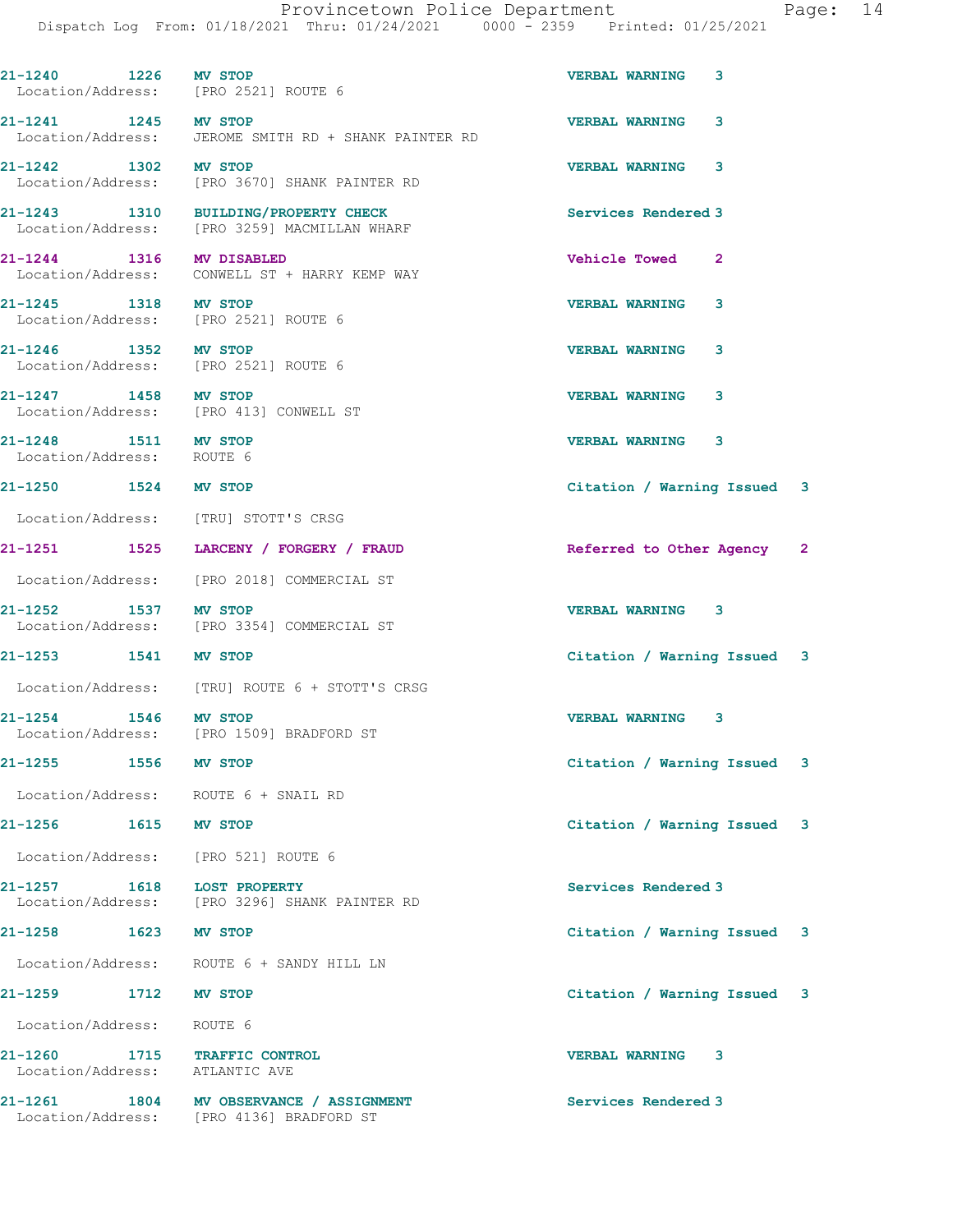|                                    |         | Provincetown Police Department                                                 | Page: 15 |
|------------------------------------|---------|--------------------------------------------------------------------------------|----------|
|                                    |         | Dispatch Log From: 01/18/2021 Thru: 01/24/2021 0000 - 2359 Printed: 01/25/2021 |          |
| 21-1262 1808                       | MV STOP | <b>VERBAL WARNING 3</b>                                                        |          |
| Location/Address: [TRU 95] ROUTE 6 |         |                                                                                |          |

21-1265 1940 MV STOP Citation / Warning Issued 3

| 21-1263<br>Location/Address: | 1825  | MV OBSERVANCE / ASSIGNMENT<br>[PRO 2277] BRADFORD ST | Services Rendered 3         |
|------------------------------|-------|------------------------------------------------------|-----------------------------|
| $21 - 1264$                  | 1932. | MV STOP                                              | -3<br><b>VERBAL WARNING</b> |

Location/Address: [PRO 3672] ROUTE 6

Location/Address: ROUTE 6

21-1266 2002 MV STOP Citation / Warning Issued 3

Location/Address: [TRU 696] ROUTE 6

# 21-1267 2013 MV STOP Citation / Warning Issued 3

Location/Address: [TRU 80] ROUTE 6

21-1268 2041 BUILDING/PROPERTY CHECK Services Rendered 3<br>
Location/Address: [PRO 1615] BANGS ST [PRO 1615] BANGS ST

21-1269 2111 BUILDING/PROPERTY CHECK BLDG/PROP Checked/Secured 3

Location/Address: [PRO 539] SHANK PAINTER RD

21-1270 2131 MV OBSERVANCE / ASSIGNMENT Services Rendered 3 Location/Address: ROUTE 6 + SHANK PAINTER RD

21-1271 2159 BUILDING/PROPERTY CHECK BLDG/PROP Checked/Secured 3

Location/Address: [PRO 519] RACE POINT RD

21-1272 2306 DISTURBANCE - FIGHT / ARGUMENT Services Rendered 1 Location/Address: [PRO 1006] NELSON AVE

### For Date: 01/24/2021 - Sunday

21-1274 0101 BUILDING/PROPERTY CHECK Services Rendered 3 Location/Address: [PRO 3259] MACMILLAN WHARF 21-1275 0112 MV OBSERVANCE / ASSIGNMENT Services Rendered 3 Location/Address: ROUTE 6 + CONWELL ST 21-1277 0129 MEDICAL EMERGENCY Services Rendered 1

 Location/Address: [PRO 542] SHANK PAINTER RD Refer To  $P/C$ :  $21-8-AR$ 

21-1278 0159 ASSIST CITIZEN Services Rendered 3 Location/Address:

21-1279 0224 MV OBSERVANCE / ASSIGNMENT Services Rendered 3 Location/Address: BRADFORD ST + RYDER ST

21-1280 0230 MV OBSERVANCE / ASSIGNMENT Services Rendered 3 Location/Address: [PRO 521] ROUTE 6

#### 21-1281 0317 BUILDING/PROPERTY CHECK BLDG/PROP Checked/Secured 3

Location/Address: [PRO 530] SHANK PAINTER RD

21-1282 0527 BUILDING/PROPERTY CHECK Services Rendered 3 Location/Address: [PRO 60] BRADFORD ST

21-1283 0537 BUILDING/PROPERTY CHECK Services Rendered 3 Location/Address: [PRO 2977] COMMERCIAL ST

21-1284 0555 MV OBSERVANCE / ASSIGNMENT Services Rendered 3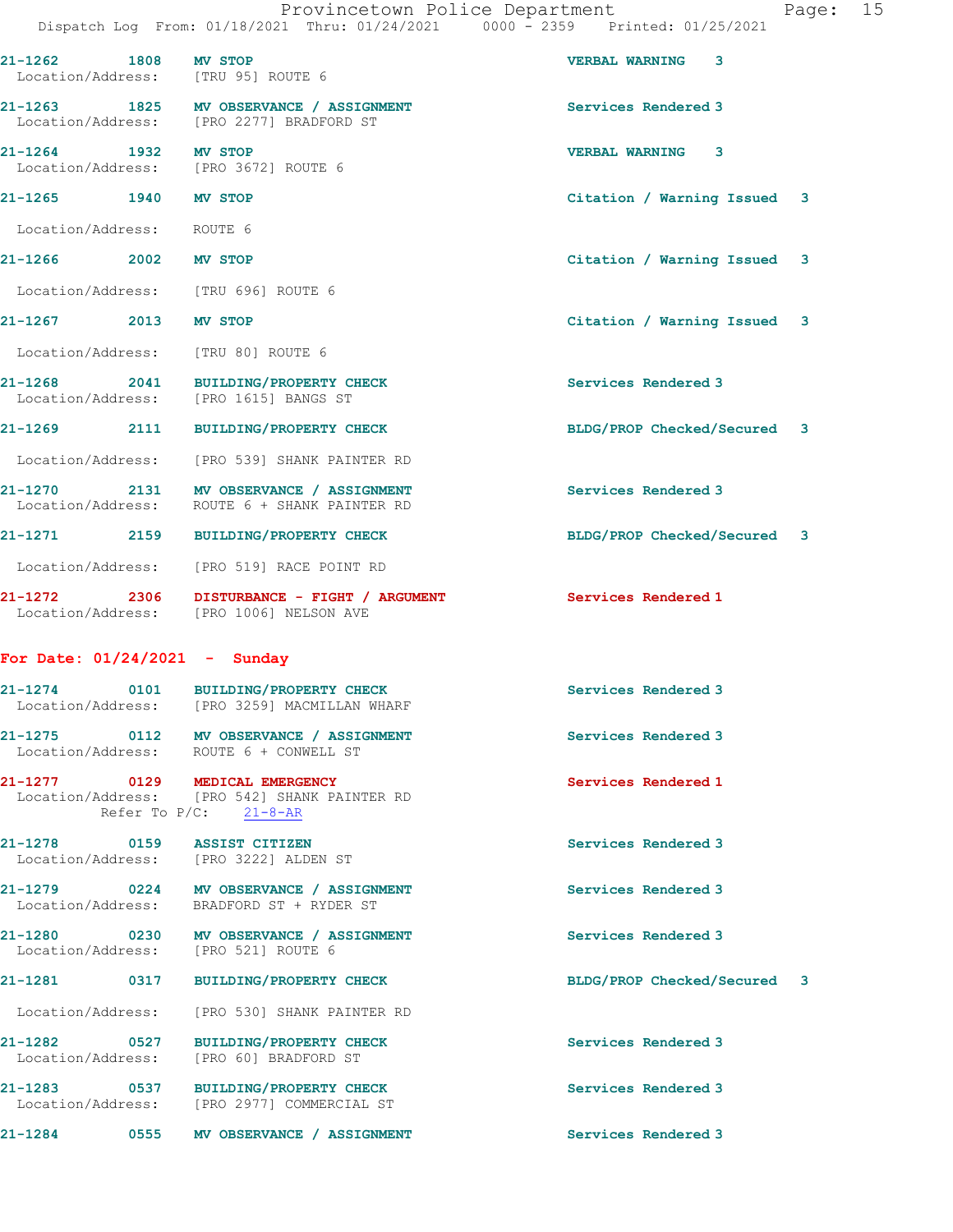|                                | Provincetown Police Department<br>Dispatch Log From: 01/18/2021 Thru: 01/24/2021 0000 - 2359 Printed: 01/25/2021 |                             | Page: | 16 |
|--------------------------------|------------------------------------------------------------------------------------------------------------------|-----------------------------|-------|----|
|                                | Location/Address: SHANK PAINTER RD + JEROME SMITH RD                                                             |                             |       |    |
|                                | 21-1285 0737 BUILDING/PROPERTY CHECK<br>Location/Address: [PRO 1615] BANGS ST                                    | Services Rendered 3         |       |    |
|                                | 21-1286 0742 BUILDING/PROPERTY CHECK<br>Location/Address: [PRO 3121] COMMERCIAL ST                               | Services Rendered 3         |       |    |
| Location/Address:              | 21-1287 0754 MV OBSERVANCE / ASSIGNMENT<br>HARRY KEMP WAY + AUNT SUKEYS WAY                                      | Services Rendered 3         |       |    |
|                                | 21-1288 0812 LANDLORD / TENANT<br>Location/Address: [PRO 2045] BAYBERRY AVE                                      | Services Rendered 2         |       |    |
| 21-1289 0823 ALARM - GENERAL   | Location/Address: [PRO 182] COMMERCIAL ST                                                                        | False Alarm 1               |       |    |
|                                | 21-1290 0900 BUILDING/PROPERTY CHECK<br>Location/Address: [PRO 517] RACE POINT RD                                | Services Rendered 3         |       |    |
|                                | 21-1291 0901 BUILDING/PROPERTY CHECK                                                                             | BLDG/PROP Checked/Secured 3 |       |    |
|                                | Location/Address: [PRO 2206] PILGRIMS LANDING                                                                    |                             |       |    |
|                                | 21-1292 1026 MV OBSERVANCE / ASSIGNMENT<br>Location/Address: ROUTE 6 + SNAIL RD                                  | Services Rendered 3         |       |    |
|                                | 21-1293 1027 SERVICE CALL - POLICE<br>Location/Address: [PRO 2045] BAYBERRY AVE                                  | Services Rendered 3         |       |    |
| 21-1294 1101 MV STOP           |                                                                                                                  | Citation / Warning Issued 3 |       |    |
|                                | Location/Address: [PRO 2521] ROUTE 6                                                                             |                             |       |    |
| 21-1295 1133 ALARM - GENERAL   |                                                                                                                  | BLDG/PROP Checked/Secured 1 |       |    |
|                                | Location/Address: [PRO 59] BRADFORD ST                                                                           |                             |       |    |
| 21-1296 1142 MV STOP           | Location/Address: [PRO 2521] ROUTE 6                                                                             | <b>VERBAL WARNING 3</b>     |       |    |
| 21-1297                        | 1158 BUILDING/PROPERTY CHECK                                                                                     | BLDG/PROP Checked/Secured 3 |       |    |
|                                | Location/Address: [PRO 1778] SHANK PAINTER RD                                                                    |                             |       |    |
| 21-1299 1246 ASSIST CITIZEN    | Location/Address: [PRO 1070] PLEASANT ST                                                                         | Services Rendered 3         | 1     |    |
| 21-1298 1250 MV STOP           |                                                                                                                  | Citation / Warning Issued 3 |       |    |
|                                | Location/Address: [PRO 2521] ROUTE 6                                                                             |                             |       |    |
| 21-1301 1303 MEDICAL EMERGENCY | Location/Address: [PRO 442] HARRY KEMP WAY                                                                       | <b>PATIENT REFUSAL 1</b>    |       |    |
| 21-1300<br>1304 MV STOP        | Location/Address: [PRO 2513] ROUTE 6                                                                             | <b>VERBAL WARNING 3</b>     |       |    |
|                                | 21-1303 1316 BUILDING/PROPERTY CHECK                                                                             | BLDG/PROP Checked/Secured 3 |       |    |
|                                | Location/Address: [PRO 4084] COMMERCIAL ST                                                                       |                             |       |    |
| 21-1305 1407 MV STOP           | Location/Address: [PRO 4155] ROUTE 6                                                                             | VERBAL WARNING 3            |       |    |
| 21-1307 1523 MV STOP           |                                                                                                                  | Citation / Warning Issued 3 |       |    |
|                                | Location/Address: ROUTE 6 + SNAIL RD                                                                             |                             |       |    |
| 21-1308 1535 MV STOP           | Location/Address: ROUTE 6 + SANDY HILL LN                                                                        | <b>VERBAL WARNING</b><br>3  |       |    |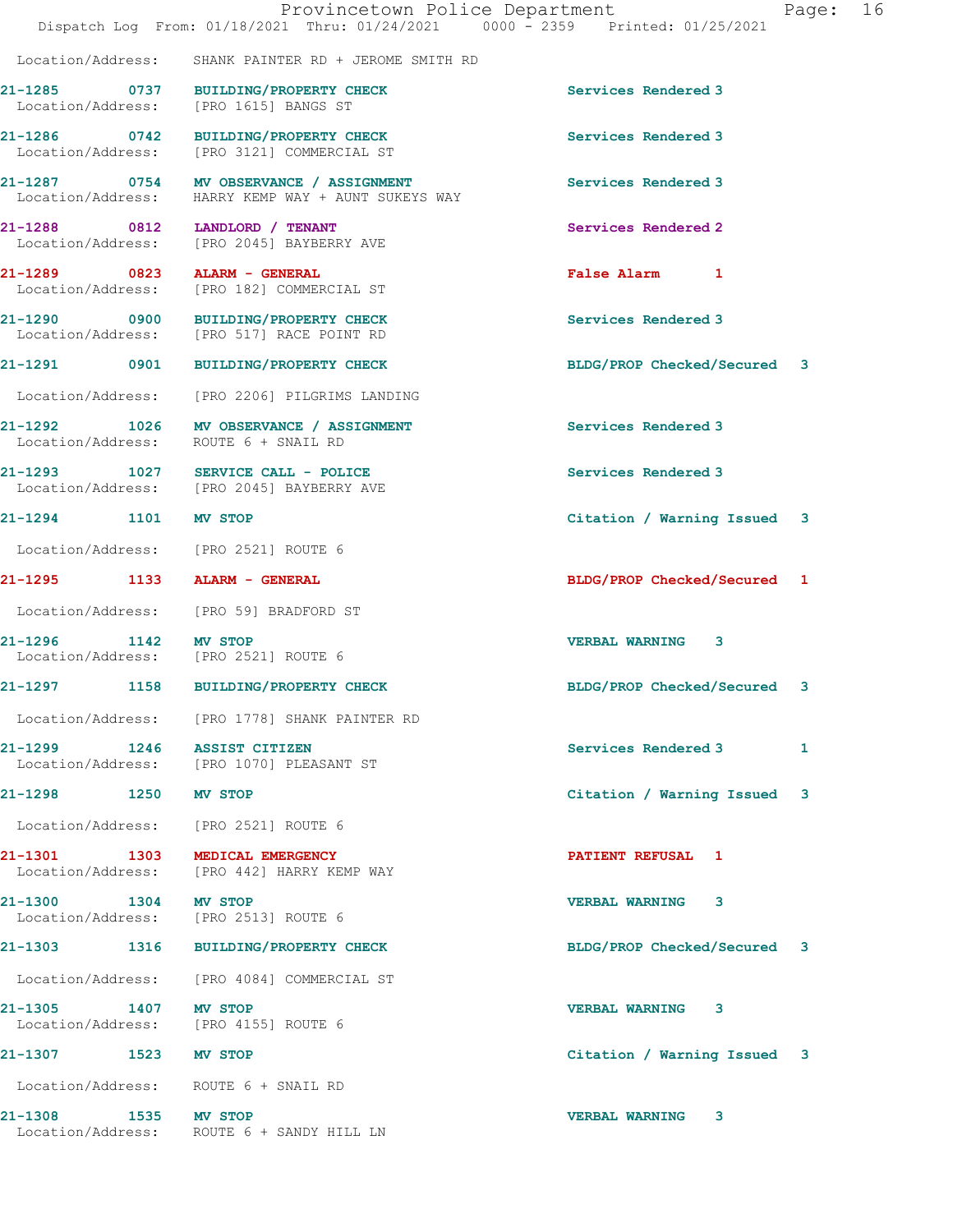| 21-1309 1636 MV STOP                                    |      |                                                                                          | Citation / Warning Issued   | 3 |
|---------------------------------------------------------|------|------------------------------------------------------------------------------------------|-----------------------------|---|
|                                                         |      | Location/Address: [PRO 414] CONWELL ST                                                   |                             |   |
|                                                         |      | 21-1312 1700 LANDLORD / TENANT<br>Location/Address: [PRO 2045] BAYBERRY AVE              | Services Rendered 2         |   |
| 21-1313 1718                                            |      | <b>MV STOP</b>                                                                           | Citation / Warning Issued 3 |   |
|                                                         |      | Location/Address: [TRU 80] ROUTE 6                                                       |                             |   |
| 21-1314 1751 MV STOP                                    |      | Location/Address: [PRO 49] BRADFORD ST                                                   | <b>VERBAL WARNING 3</b>     |   |
|                                                         |      | 21-1315 1804 MV OBSERVANCE / ASSIGNMENT<br>Location/Address: [PRO 1892] SHANK PAINTER RD | Services Rendered 3         |   |
| 21-1316 1812 MV STOP                                    |      | Location/Address: [TRU 696] ROUTE 6                                                      | <b>VERBAL WARNING 3</b>     |   |
|                                                         |      | 21-1317 1816 MV OBSERVANCE / ASSIGNMENT<br>Location/Address: [PRO 4136] BRADFORD ST      | Services Rendered 3         |   |
| 21-1318 1827 MV STOP                                    |      |                                                                                          | Citation / Warning Issued 3 |   |
|                                                         |      | Location/Address: [TRU] ROUTE 6 + STOTT'S CRSG                                           |                             |   |
| 21-1319 1833 MV STOP                                    |      | Location/Address: [PRO 3296] SHANK PAINTER RD                                            | <b>VERBAL WARNING 3</b>     |   |
| 21-1320 1856 LOST PROPERTY                              |      | Location/Address: [PRO 3099] SHANK PAINTER RD                                            | Services Rendered 3         |   |
| 21-1321 1857 MV STOP                                    |      |                                                                                          | Citation / Warning Issued 3 |   |
|                                                         |      | Location/Address: [TRU 80] ROUTE 6                                                       |                             |   |
|                                                         |      | 21-1322 2014 MV OBSERVANCE / ASSIGNMENT<br>Location/Address: BRADFORD ST + STANDISH ST   | Services Rendered 3         |   |
| 21-1323 2016 MV STOP<br>Location/Address: [TRU] ROUTE 6 |      |                                                                                          | <b>VERBAL WARNING</b><br>3  |   |
| 21-1324 2109 MV STOP<br>Location/Address:               |      | [PRO 2277] BRADFORD ST                                                                   | <b>VERBAL WARNING</b><br>3  |   |
| 21-1325<br>Location/Address:                            | 2119 | <b>BUILDING/PROPERTY CHECK</b><br>[PRO 519] RACE POINT RD                                | Services Rendered 3         |   |
| 21-1326                                                 | 2126 | <b>BUILDING/PROPERTY CHECK</b>                                                           | BLDG/PROP Checked/Secured   | 3 |
| Location/Address:                                       |      | [PRO 182] COMMERCIAL ST                                                                  |                             |   |
| 21-1327 2139                                            |      | <b>BUILDING/PROPERTY CHECK</b>                                                           | BLDG/PROP Checked/Secured   | 3 |
| Location/Address:                                       |      | [PRO 175] COMMERCIAL ST                                                                  |                             |   |
| 21-1328                                                 | 2156 | MV STOP                                                                                  | Citation / Warning Issued   | 3 |
| Location/Address:                                       |      | [TRU] ROUTE 6                                                                            |                             |   |
| 21-1329 2159<br>Location/Address:                       |      | MV OBSERVANCE / ASSIGNMENT<br>[PRO 530] SHANK PAINTER RD                                 | Services Rendered 3         |   |
| 21-1330<br>2205<br>Location/Address:                    |      | <b>MV OBSERVANCE / ASSIGNMENT</b><br>SHANK PAINTER RD + BROWNE ST                        | Services Rendered 3         |   |
| 21-1331                                                 | 2215 | <b>BUILDING/PROPERTY CHECK</b>                                                           | BLDG/PROP Checked/Secured 3 |   |
| Location/Address:                                       |      | [PRO 530] SHANK PAINTER RD                                                               |                             |   |